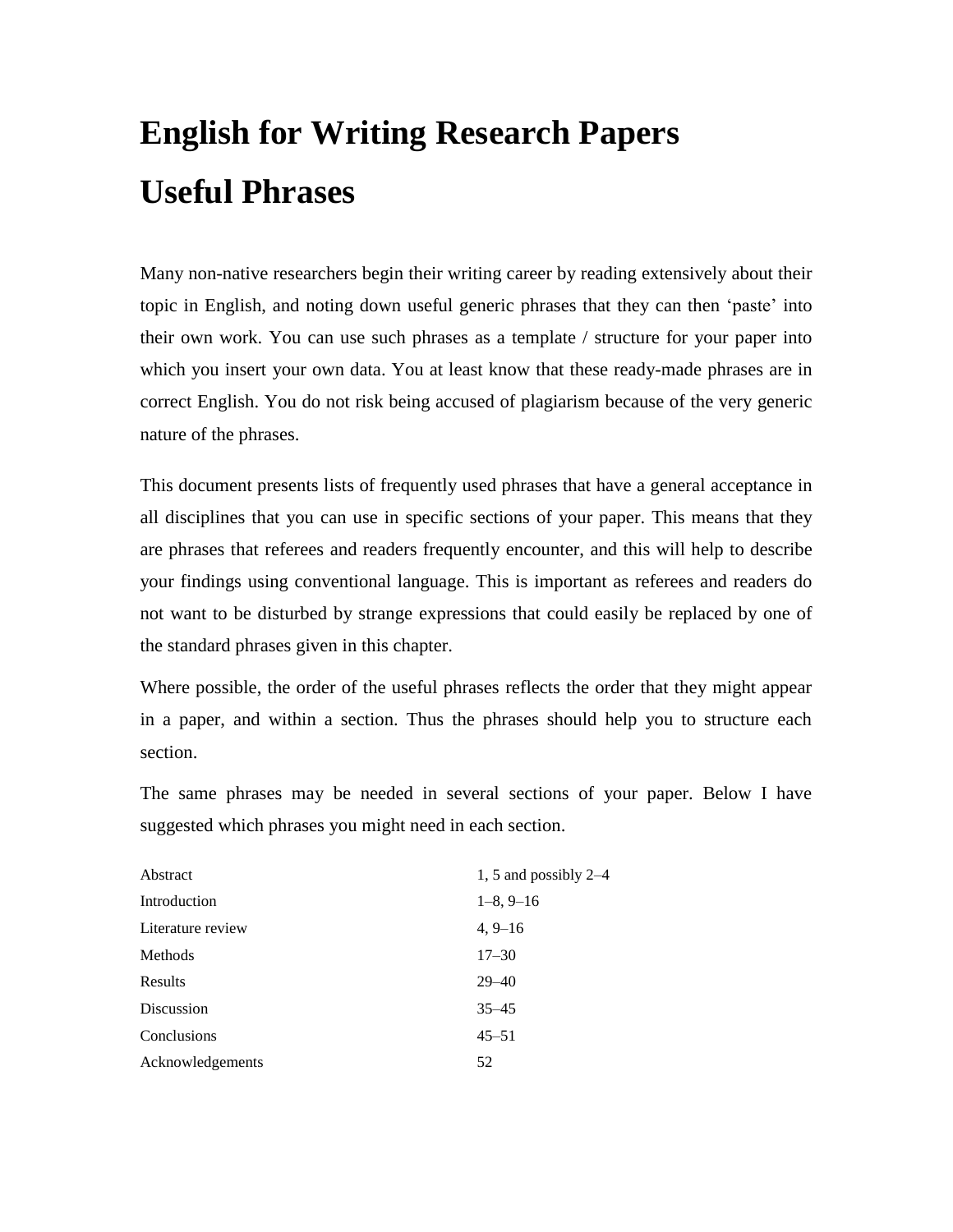There are also five other subsections (53–57) on how to make references to other parts of your paper and to documents outside your paper.

Words and phrases between slashes (/) indicate various ways the sentence could be composed. The ways suggested are not exhaustive. A slash does not always indicate synonymous expressions, but simply words and phrases that are likely to be used in a similar context. You are advised to consult a bilingual dictionary to help you to differentiate the differences between the words and phrases given.

In some cases words and phrases have an identical meaning. For example, when used with reference to figures and tables, there is little, if any difference in meaning between verbs such as *shows, reports* and *highlights*. However, some words apparently seem to be synonyms, but may have specific or subtle differences in your field. For example, the following groups of generally have distinct meanings:

argue, assert, claim, state assume, hypothesize, suggest find, discover demonstrate, prove, test

If you have checked that a word or phrase really has the same meaning, I suggest you choose the shortest option. For example choose:

Since  $x = y$  ...

Although  $x = y$  ...

Rather than

Given the fact that  $x = y$ ...

Despite the fact that  $x = y$ ...

Notwithstanding the fact that  $x = y$  ...

Of course, if you need to use the same type of phrase on several occasions, then you can use the longer constructions too.

Your choice of phrase will often depend on what style of writing you are using: the passive (e.g. *it was found*) or personal forms (i.e. *we, I*). This choice will itself depend on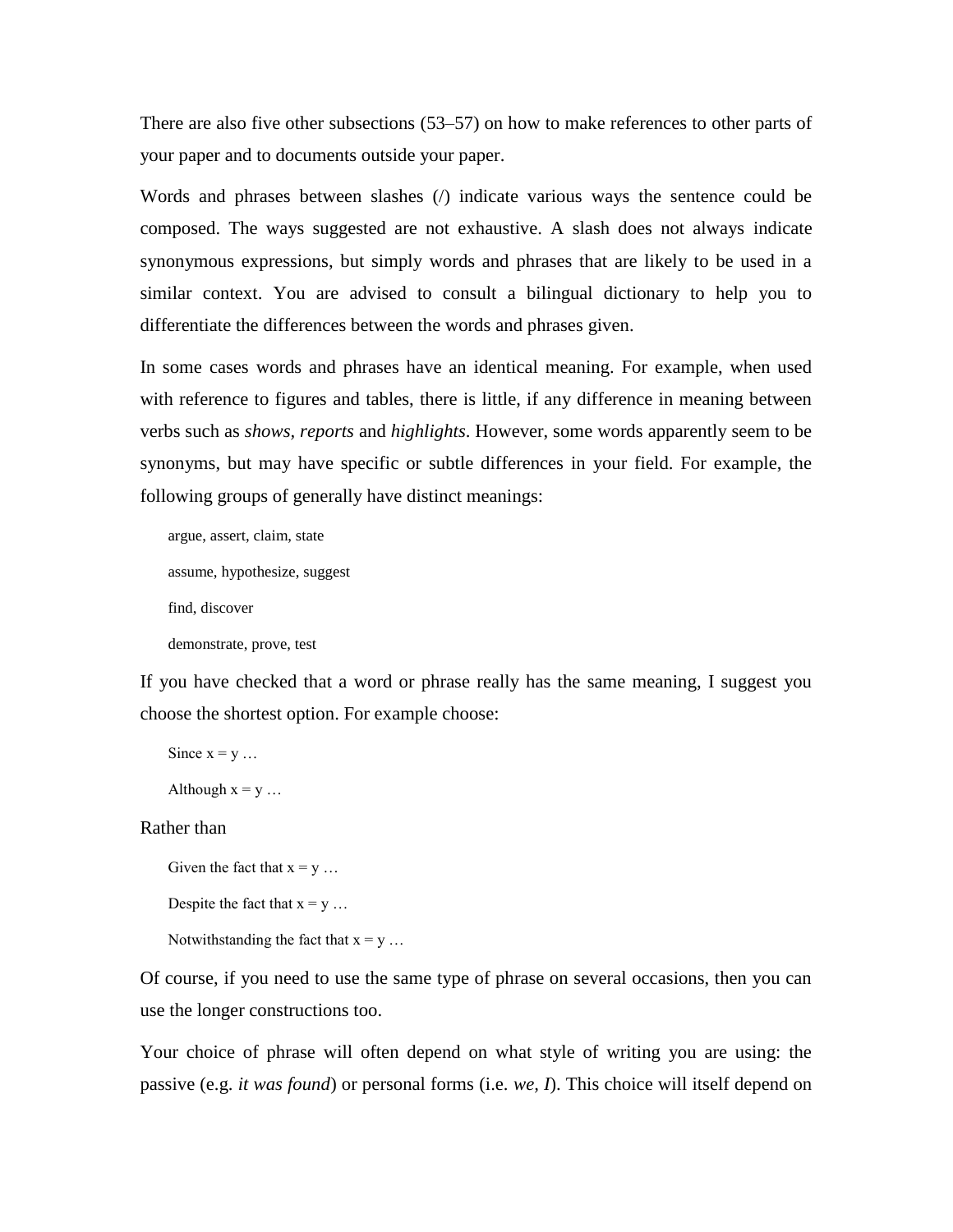what your journal requires (see Sect. 7.1). In any case, if you have opted for a personal style, I suggest that in any case you use some passive forms to create variety in your writing.

A very comprehensive collection of useful phrases plus related advice can be found at http://www.phrasebank.manchester.ac.uk/. The phrases were compiled by Dr John Morley, Director of University-wide Language Programmes at the University of Manchester. Some of the phrases below have been adapted from that collection.

# **Index of Useful Phrases**

- 1. Establishing why your topic  $(X)$  is important
- 2. Outlining the past-present history of the study of X (no direct references to the literature)
- 3. Outlining the possible future of X
- 4. Indicating the gap in knowledge and possible limitations
- 5. Stating the aim of your paper and its contribution
- 6. Explaining the key terminology in your field
- 7. Explaining how you will use terminology and acronyms in your paper
- 8. Giving the structure of paper what is and is not included
- 9. Giving general panorama of past-to-present literature
- 10. Reviewing past literature
- 11. Reviewing subsequent and more recent literature
- 12. Reporting what specific authors have said
- 13. Mentioning positive aspects of others' work
- 14. Highlighting limitations of previous studies authors not mentioned by name
- 15. Highlighting limitations of previous studies authors mentioned by name
- 16. Using the opinions of others to justify your criticism of someone's work
- 17. Describing purpose of testing / methods used
- 18. Outlining similarities with other authors' models, systems etc.
- 19. Describing the apparatus and materials used and their source
- 20. Reporting software used
- 21. Reporting customizations performed
- 22. Formulating equations, theories and theorems
- 23. Explaining why you chose your specific method, model, equipment, sample etc.
- 24. Explaining the preparation of samples, solutions etc.
- 25. Outlining selection procedure for samples, surveys etc.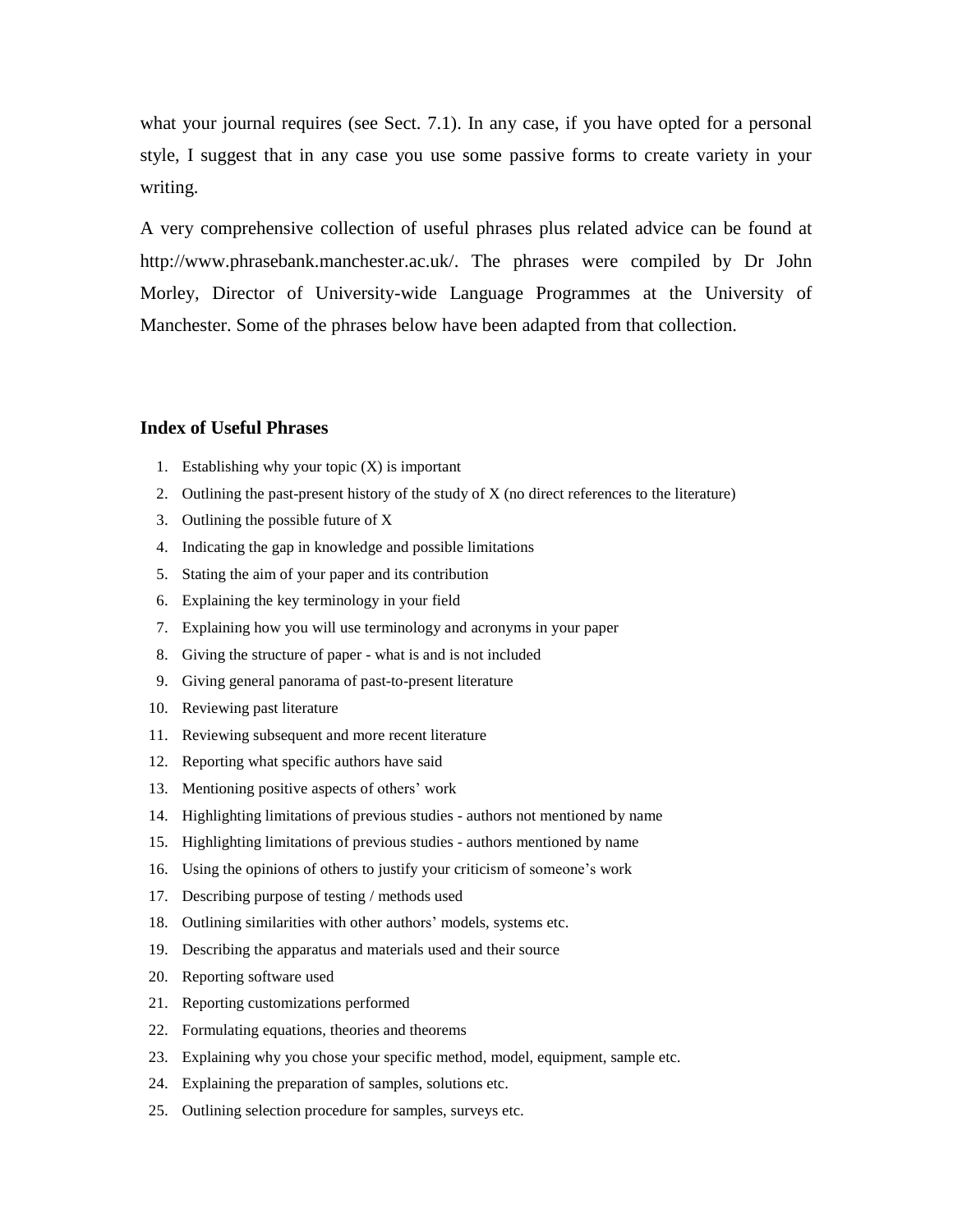- 26. Indicating the time frame (past tenses)
- 27. Indicating the time frame in a general process (present tenses)
- 28. Indicating that care must be taken
- 29. Describing benefits of your method, equipment etc.
- 30. Outlining alternative approaches
- 31. Explaining how you got your results
- 32. Reporting results from questionnaires and interviews
- 33. Stating what you found
- 34. Stating what you did not find
- 35. Highlighting significant results and achievements
- 36. Stating that your results confirm previous evidence
- 37. Stating that your results are in contrast with previous evidence
- 38. Stating and justifying the acceptability of your results
- 39. Expressing caution regarding the interpretation of results
- 40. Outlining undesired or unexpected results
- 41. Admitting limitations
- 42. Explaining and justifying undesired or unexpected results
- 43. Minimizing undesired or unexpected results
- 44. Expressing opinions and probabilities
- 45. Announcing your conclusions and summarizing content
- 46. Restating the results (Conclusions section)
- 47. Highlighting achievements (Conclusions section)
- 48. Highlighting limitations (Conclusions section)
- 49. Outlining possible applications and implications of your work
- 50. Future work already underway or planned by the authors
- 51. Future work proposed for third parties to carry out
- 52. Acknowledgements
- 53. Referring to tables and figures, and to their implications
- 54. Making transitions, focusing on a new topic
- 55. Referring backwards and forwards in the paper
- 56. Referring back to your research aim
- 57. Referring outside the paper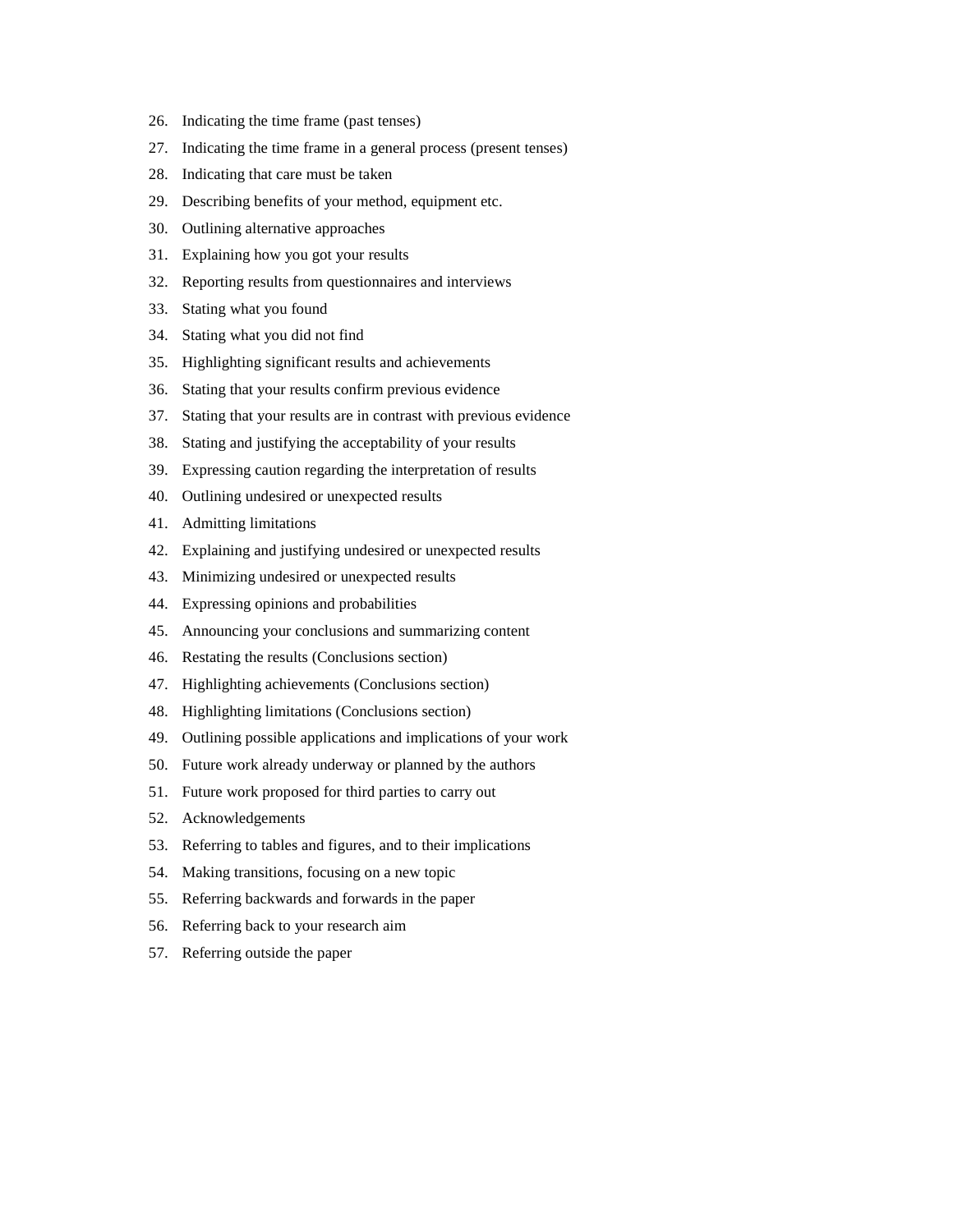# **1. Establishing why your topic (X) is important**

*X is the* main / leading / primary / major *cause of* ..

*Xs are a* common / useful / critical *part of*…

*Xs are among the most* widely used / commonly discussed / well-known / well-documented / widespread / commonly investigated *types of* …

*X* is recognized as being / believed to be / widely considered to be *the most important* …

*It is* well known / generally accepted / common knowledge *that X is* …

*X* is increasingly becoming / set to become *a vital factor in …*

*Xs are* undergoing a revolution / generating considerable interest *in terms of* …

*Xs are attracting* considerable / increasing / widespread *interest due to* …

*X has many* uses / roles / applications *in the field of* …

*A* striking / useful / remarkable *feature of* …

*The* main / principal / fundamental *characteristics of X are:*

*X* accounts / is responsible *for*

**2. Outlining the past-present history of the study of X (no direct references to the literature)**

*Last century X* was considered to be / viewed as / seen as *the most* …

Initial / Preliminary / The first *studies of X considered it to be*

Traditionally X / In the history of X, *the focus has always been* …

Scientists / Researchers / Experts *have always seen X as* …

Until now / For many years / Since 1993 *Xs have been considered as* …

*X has received much attention* in the last two years / in the past decade / over the last two decades …

For the past five years / Since 2011 *there has been a rapid rise in the use of Xs*

*The last two years have* witnessed / seen *a huge growth in X …*

The *past decade* / *last year* has seen a renewed importance in X …

*Recent* developments in / findings regarding *X have led to* …

*X has become* a central / an important / a critical *issue in …*

# **3. Outlining the possible future of X**

*The next decade is likely to* see / witness *a considerable rise in X In the next few years X* will become / is likely to have become *Within the next few years, X is* set / destined / likely *to become an important component in* … By 2025 / Within the next ten years, *X will have become* … *X will* soon / shortly / rapidly / inevitably *be an issue that* …

# **4. Indicating the gap in knowledge and possible limitations**

*Few researchers have addressed the* problem / issue / question *of* … *Previous work has* only focused on / been limited to / failed to address … *A* basic / common / fundamental / crucial / major *issue of* …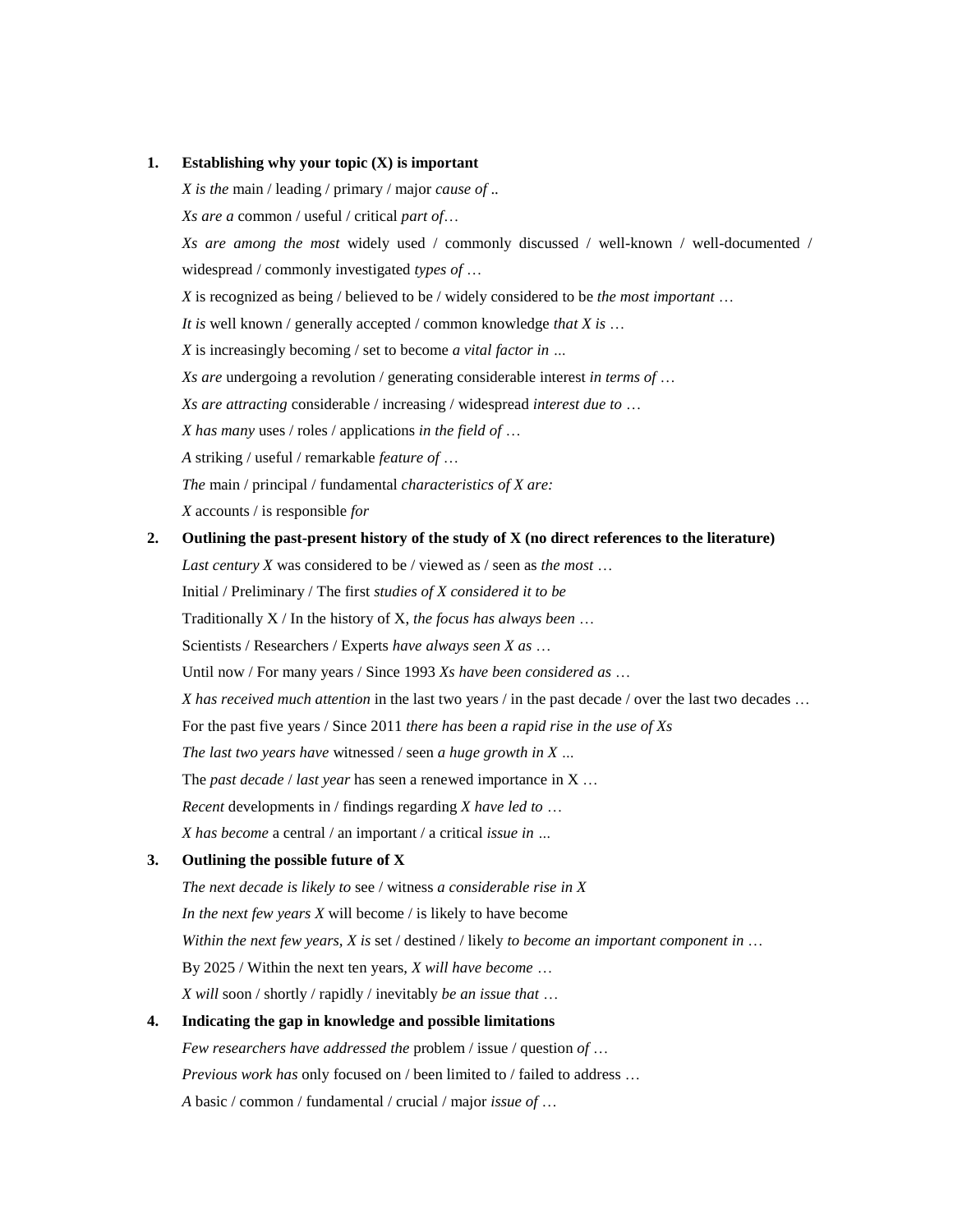*The* central / core *problem of*

A challenging / An intriguing / An important / A neglected *area in the field of* …

*Current solutions to X are* inconsistent / inadequate / incorrect / ineffective / inefficient / oversimplistic / unsatisfactory

*Many hypotheses regarding X appear to be* ill-defined / unfounded / not well grounded / unsupported / questionable / disputable / debatable

*The characteristics of X* are not well understood / are misunderstood / have not been dealt with in depth.

*It* is not yet known / has not yet been established *whether X can do Y.*

*X is still* poorly / not widely *understood*.

*X is often* impractical / not feasible / costly …

*Techniques to solve X* are computationally demanding / subject to high overheads / time consuming / impractical / frequently unfeasible.

*A major* defect / difficulty / drawback / disadvantage / flaw *of X is* …

*One of the main issues* in our knowledge of / what we know about *X is a lack of* …

*This* particular / specific *area of X* has been overlooked / has been neglected / remains unclear ...

*Despite this interest, no one* to the best of our knowledge / as far as we know *has studied* …

*Although this approach is interesting, it* suffers from / fails to take into account / does not allow for

…

In spite of / Despite *its shortcomings, this method has been widely applied to …*

*However, there* is still a need for / has been little discussion on …

*Moreover, other* solutions / research programs / approaches *have failed to provide* …

*Most studies have* only focused / tended to focus *on* …

To date / Until now *this methodology has only been applied to* …

*There is still* some / much / considerable *controversy surrounding* …

*There has been some disagreement* concerning / regarding / with regard to *whether*

*There is* little / no general agreement *on* …

*The community has raised some* issues / concerns *about* …

*Concerns have* arisen / been raised *which* question / call into question *the validity of* …

*In the light of recent events in x, there is now* some / much / considerable *concern about* …

## **5. Stating the aim of your paper and its contribution**

*In this* report / paper / review / study *we* …

*This paper* outlines / proposes / describes / presents *a new approach to* …

*This paper* examines / seeks to address / focuses on / discusses / investigates *how to solve* …

*This paper is* an overview of / a review of / a report on / a preliminary attempt to ...

*The present paper aims to* validate / call into question / refute *Peng's findings regarding* …

*X is* presented / described / analyzed / computed / investigated / examined / introduced / discussed *in*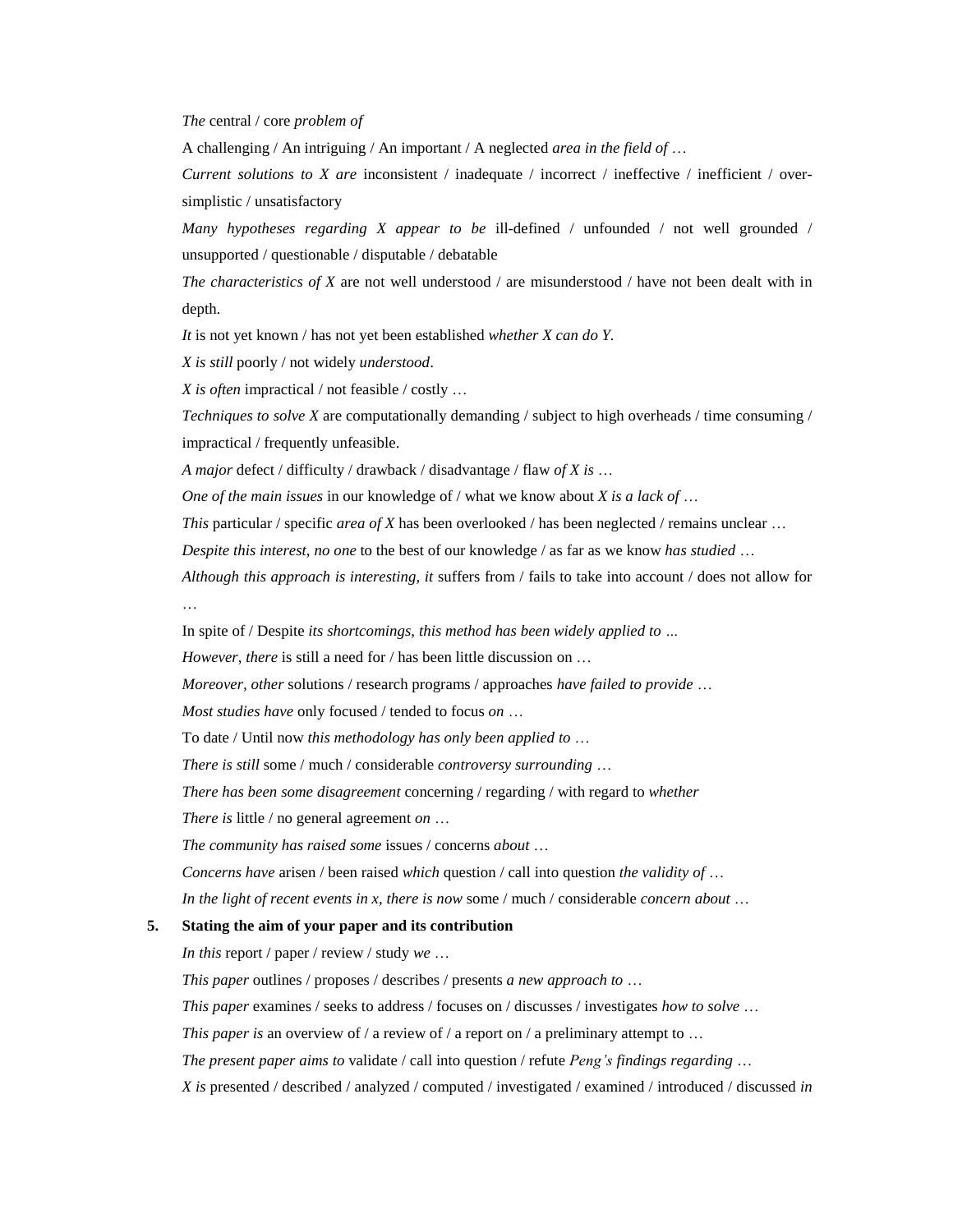*order to* …

*The aim of our* work / research / study / analysis *was to* further / extend / widen / broaden *current knowledge of* …

*Our knowledge of X is largely based on very limited data. The aim of the research was* thus / therefore / consequently *to*

*The aim of this study is* to study / evaluate / validate / determine / examine / analyze / calculate / estimate / formulate …

*This paper* calls into question / takes a new look at / re-examines / revisits / sheds new light on ...

With this in mind / Within the framework of these criteria / In this context *we tried to* …

*We* undertook this study / initiated this research / developed this methodology *to* …

*We believe that we have* found / developed / discovered / designed *an innovative solution to* …

*We* describe / present / consider / analyze *a* novel / simple / radical / interesting *solution for* …

#### **6. Explaining the key terminology in your field**

*The term 'X'* is generally understood to mean / has come to be used to refer to / has been applied to …

*In the literature*, *X* usually refers / often refers / tends to be used to refer *to* …

*In the field of X*, several / various / many *definitions of Y can be found*.

*The term X* is / was / has been *used by Molotov [2011] to refer to* …

*Molotov uses the term X [2011] to* refer to / denominate …

*X is defined by Peng [1990]* to refer to / to mean …

*Vitous [2015] has* provided / put forward / proposed *a new definition of X, in which* …

*X is* defined / identified / described *as … [Njimi 2004]*.

*In the literature* there seems to be no general definition of  $X / a$  general definition of X is lacking  $/ a$ there is no clear definition of X.

*Several authors have attempted to define X, but* as yet / currently / at the time of writing *there is still no accepted definition.*

*In* broad / general *terms*, *X* is / can be defined as *a way to* …

*The* broad / general / generally accepted *use of the term X refers to* …

X is sometimes *equated with / embodies* a series of …

*X, Y and Z are three* kinds / types / categories / classes *of languages*.

There are three kinds of languages: / The three kinds of languages are: / Languages can be divided into three kinds: *X, Y and Z*.

## **7. Explaining how you will use terminology and acronyms in your paper**

*The acronym PC* stands for / denotes …

The subjects (*henceforth named / hereafter* 'X') are…

*The subject, which we shall* call / refer to *as 'X', is …*

*Throughout this* paper / section *we use the terms 'mafia' and 'the mob' interchangeably*, following /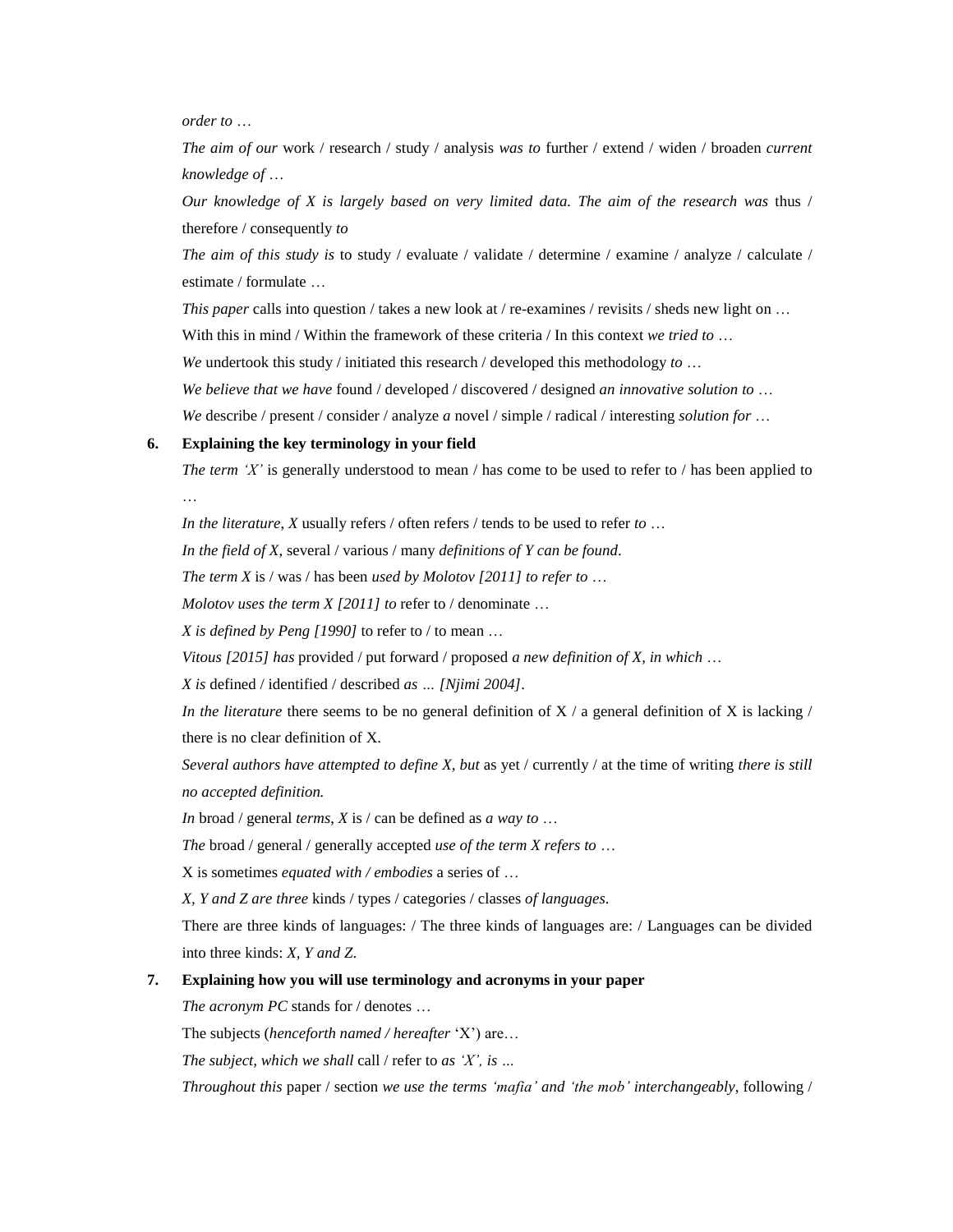in accordance with *the practice of this department where this study was conducted*. *The fonts*, i.e. / that is to say *the form of the characters, are of various types*. *There are three different types*, namely / specifically: *X, Y and Z.* Throughout the / In this *paper* we use / will use *the term X to refer to* ... *In this chapter X* is used / will be used to *refer to* … *In this paper the standard meaning of X* is / will be *used* .. *This aspect* is / will be dealt *with in more detail in Sect.* 2. *We will* see / learn / appreciate *how relevant this is in the next subsection*.

## **8. Giving the structure of paper - what is and is not included**

*This paper is* organized as follows / divided into five sections.

The first section / Section 1 *gives a brief overview of* …

*The second section* examines / analyses …

*In the third section a case study is* presented / analyzed …

*A new methodology is* described / outlined *in the fourth section* …

We / I *propose a new procedure in Section 4*.

Some / Our *conclusions are drawn in the final section*.

*This* paper / chapter / section / subsection *begins by examining* …

*The next chapter* looks at / examines / investigates *the question of* …

Problems / Questions / Issues *regarding X are discussed in later sections*.

*A discussion of Y* is / falls outside *the scope of this paper*.

*For reasons of space, Y is not* addressed / dealt with / considered *in this paper*.

#### **9. Giving general panorama of past-to-present literature**

*There is a* considerable / vast *amount of literature on* …

*In the literature there are* many / several / a surprising number of / few *examples of* …

*What* we know / is known *about X is largely based on* …

Much / Not much / Very little *is known about* …

Many / Few *studies have been published on* … [Ref]

*Various approaches have been* proposed / put forward / suggested / hypothesized *to solve this issue [Ref].*

*X has been* identified / indicated *as being* … [Ref]

*X has been* shown / demonstrated / proved / found *to be* … *[Ref]*

*X has been widely* investigated / studied / addressed … *[Ref]*

*Xs have been* receiving / gaining *much attention due to …*

*In the* traditional / classical *approach, X is used to* …

*In recent years there has been* considerable / growing *interest in … [Ref*]

*A growing body of literature has* examined / investigated / studied / analyzed / evaluated … *[Ref]*

*Much work on the potential of X has been carried out [Ref]*, yet / however *there are still some*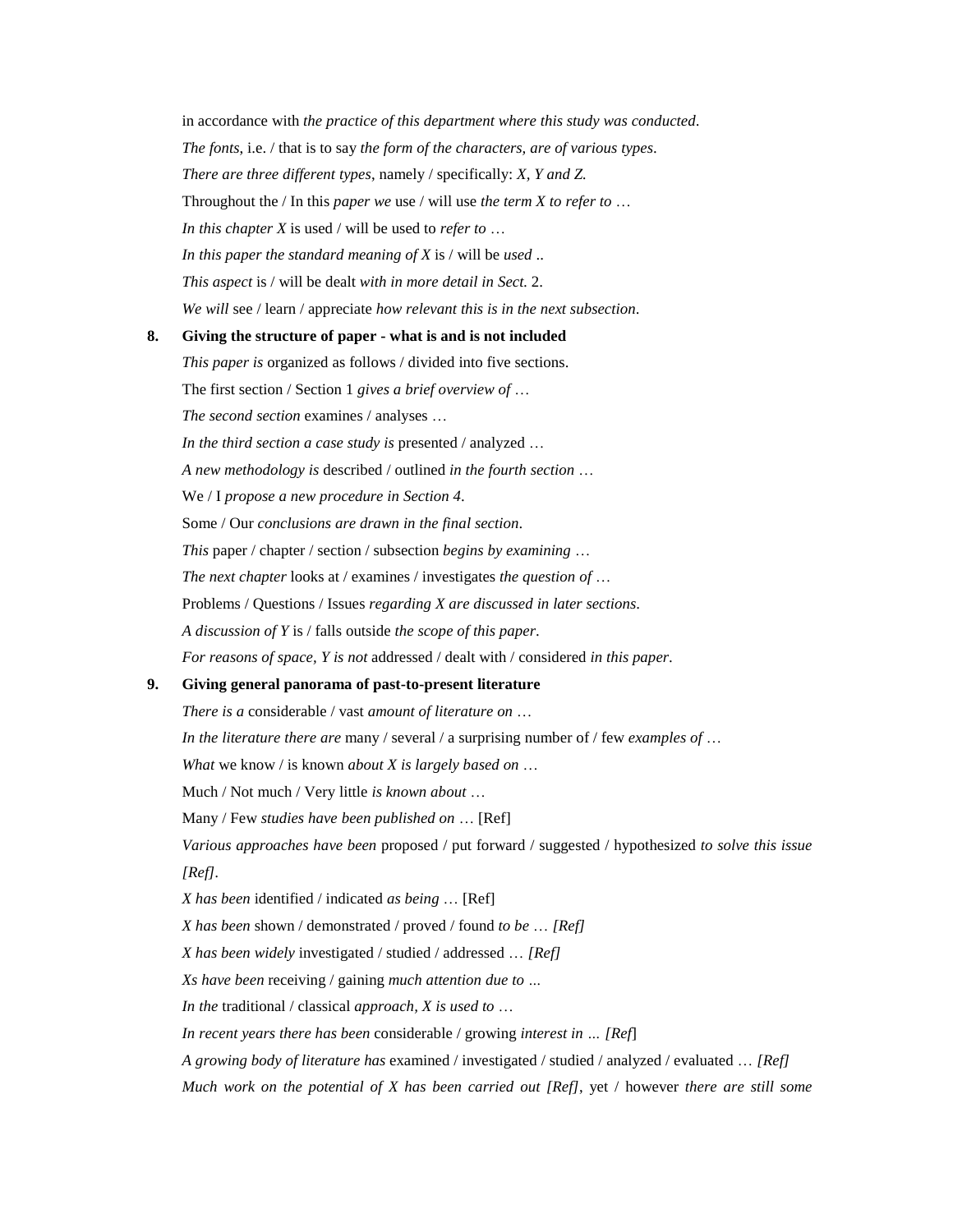*critical issues … [Ref]*

### **10. Reviewing past literature**

*In their* seminal / groundbreaking / cutting edge *paper of 2001, Peters and Jones* …

Initial / Preliminary *work in this field focused primarily on* …

*Some preliminary work was carried out* in the early 1990s / several years ago …

*Doyle in 2000 was* among / one of *the first to* …

*The first* investigations into / studies on *X found that …*

*The first systematic* study / report *on X was* carried out / conducted / performed *in 1995 by* …

*An increase in X was first* noted / reported / found *by* …

#### **11. Reviewing subsequent and more recent literature**

*Experiments on X were* conducted / carried out / performed on *X in 2009 by a group of researchers from …*

*In a major advance in 2010, Berlusconi et al.* surveyed / interviewed …

*Jeffries and co-workers [2011]* measured / calculated / estimated …

*In [67] the authors* investigated / studied / analyzed …

*A recent review of the literature on this* topic / subject / matter / area *[2012] found that* …

A number / An increasing number *of studies have found that …*

Since 2011 / In the last few years*, much more information on X has become available* …

*Several studies, for* example / instance *[1], [2], and [6]*, have been carried out / conducted / performed *on X*.

*More recent evidence [Obama, 2013]* shows / suggests / highlights / reveals / proposes *that* … *It has now been* suggested / hypothesized / proposed / shown / demonstrated *that … [Cosimo 2010] Many attempts have been made [Kim 2009, Li 2010, Hai 2011]* in order to / with the purpose of / aimed at …

#### **12. Reporting what specific authors have said**

*In her* analysis / review / overview / critique *of X, Bertram [2] questions the need for* …

*In his* introduction to / seminal article on / investigation into *X, Schneider [3] shows that* …

*Dee [*4] developed / reported *on a new method for X and concluded that* …

*Southern's group [5] calls into question some past* assumptions / hypotheses / theories *about X.*

*Burgess [6], an authority on X*, notes / mentions / highlights / states / affirms *that* …

*She* questions / wonders / considers / investigates *whether [or not] X can* …

*He traces the* advances in / development of / history of / evolution of *X*

*They* draw our attention to / focus on *X*.

*They* make / draw *a distinction between …*

*He* claims / argues / maintains / suggests / points out / underlines *that* …

*She* concludes / comes to the conclusion / reaches the conclusion *that* …

*She* lists / outlines / describes / provides *several reasons for* …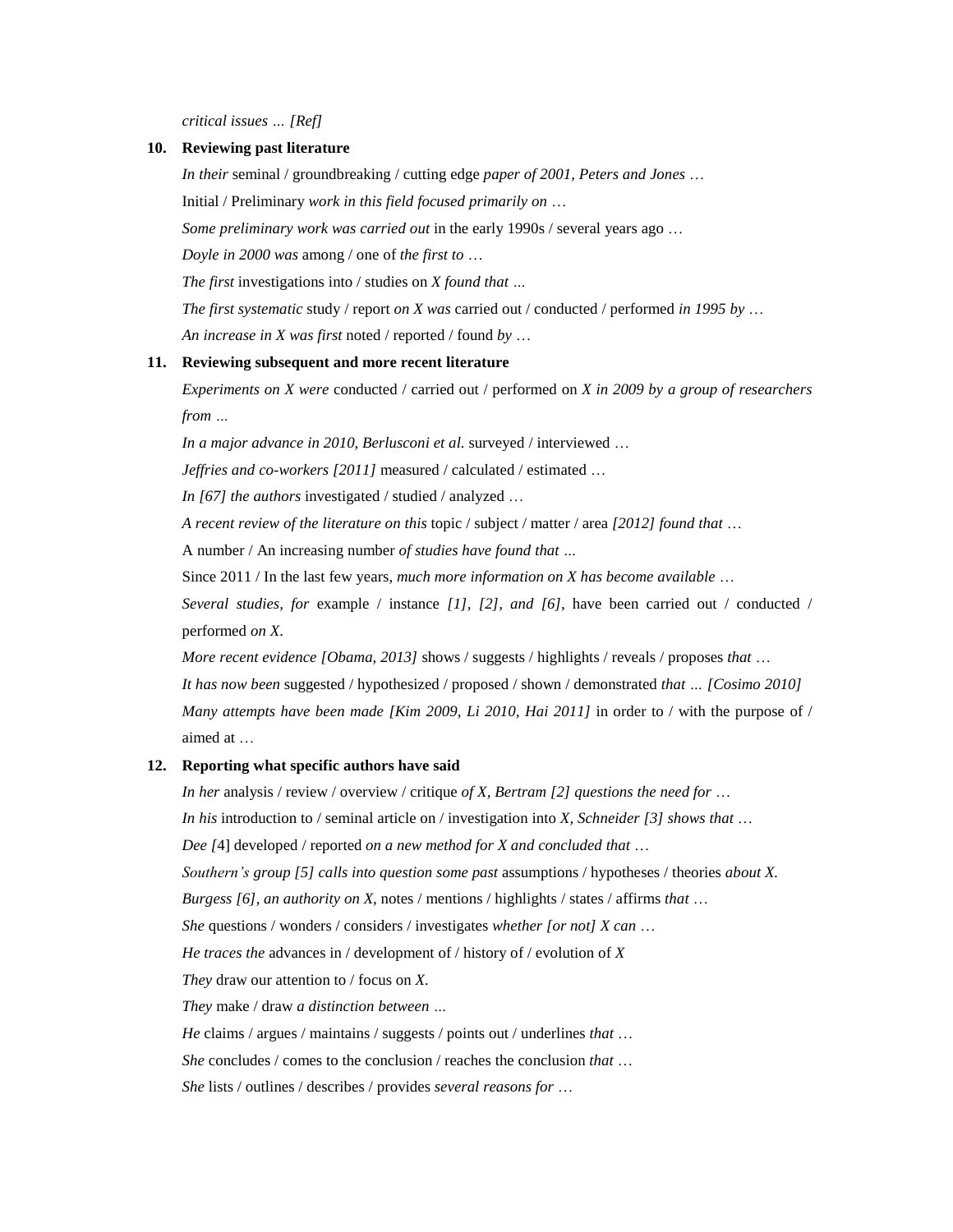*Her* theory / solution / proposal / method / approach *is based on* …

#### **13. Mentioning positive aspects of others' work**

*Smith's [22] use of X is* fully justified / very plausible / endorsed by experience.

*Kamos's [23] assumptions seem to be* realistic / well-founded / well-grounded / plausible / reasonable / acceptable.

*The equations given in [24]* are accurate / comprehensive …

*It has been suggested [25] that … and this seems to be a* reliable / useful / innovative *approach* …

# **14. Highlighting limitations of previous studies - authors not mentioned by name**

*Research has tended to focus on X rather than Y.* An additional problem is that / Moreover *X is* …

*The main* limitation / downside / disadvantage / pitfall / shortfall *of X is …*

*One of the major drawbacks to* adopting / using / exploiting *this system is …*

*This is something of a* pitfall / disadvantage …

*A* well-known / major / serious *criticism of X is* …

*A key problem with much of the literature* on / regarding / in relation to *X is that* …

This raises many questions *about / as to / regarding* whether X should be used for …

*One* question / issue *that needs to be* asked / raised *is* …

*Unfortunately, it* does not / fails to / neglects to *explain why* …

*This method suffers from a* number / series / plethora *of pitfalls*.

*There is still considerable* ambiguity / disagreement / uncertainty *with regard to* …

*Many experts contend*, however / instead / on the other hand, *that this evidence is not conclusive.*

*A related hypothesis* holds / maintains *that X is equal to Y*, suggesting / indicating *that …*

*Other observations* indicate / would seem to suggest *that this explanation is insufficient* …

# **15. Highlighting limitations of previous studies - authors mentioned by name**

*Peng [31]* claimed / contended *that X is … but she failed to provide adequate proof of this finding*. *Peng's findings do not* seem / appear *to support his conclusions*.

*This has led authors* such as / for example / for instance *Mithran [32], Yasmin [34] and Hai [35] to investigate ..*

*The* shortcomings / pitfalls / flaws *of their method have been clearly recognized*.

*A serious* weakness / limitation / drawback *with this argument, however, is that …*

*Their approach is not* well suited to / appropriate for / suitable for …

*The main weakness in their study is that they* make no attempt to … / offer no explanation for … / they overlook …

*Their experiments* were marred / flawed / undermined *by X*.

*X is the* major flaw in / drawback to / disadvantage of *their experiments*.

*The major defect in their experiments is that they entail* tedious / repetitive / time-consuming / laborious / labor-intensive *calculations with regard to …*

*Such an* unreasonable / unjustified / inappropriate / unsuitable / misleading assumption *can lead to*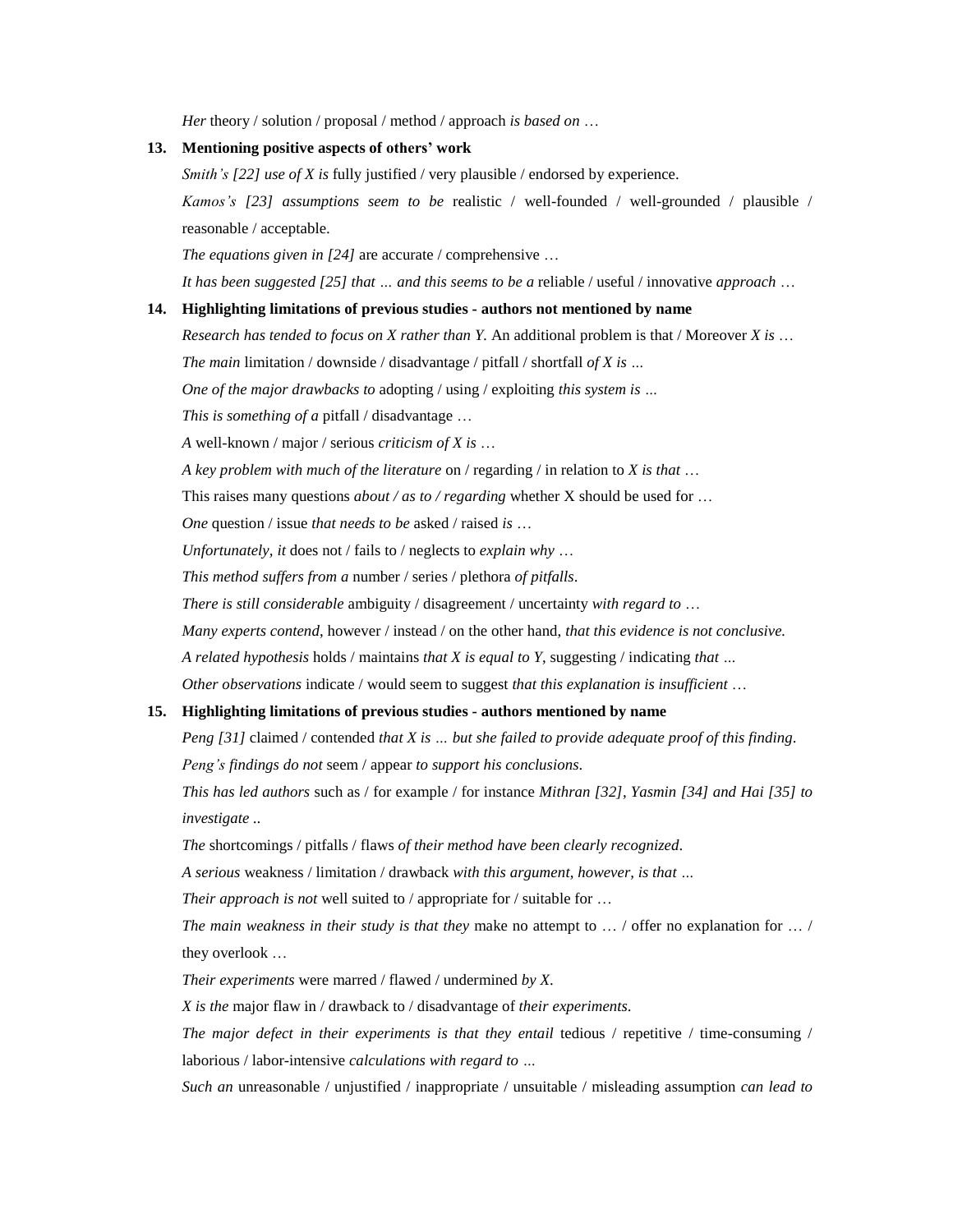serious / grave *consequences with regard to …*

*Their claims seem to be somewhat* exaggerated / inaccurate / unreliable / speculative / superficial … *In our view, their findings are only* conjectures / speculations *based on* unjustified / implausible / unsatisfactory / ambivalent / unsubstantiated *assumptions*.

*Their* paper / work / study / research / approach / findings / results *might have been more* interesting / innovative / useful / convincing / persuasive if …

*Their attempts to do X are* cumbersome / unnecessarily complicated / financially unfeasible …

*Their explanations are* superficial / impenetrable / doubtful / confusing / misleading / irrelevant … Another / An additional *weakness is* …

*An even greater source of* concern / issue / problem *is* …

### **16. Using the opinions of others to justify your criticism of someone's work**

*As mentioned by Burgess [2011], Henri's argument* / approach / reasoning relies too heavily on …

*As others have highlighted [34, 45, 60], Ozil's approach* raises many doubts / is questionable …

*Several* authors / experts / researchers / analysts *have* expressed doubts about / called into question / challenged *Guyot on the grounds that* …..

*Marchesi [2010] has already noted an inconsistency with Hahn's* claim / methodology / method / results / approach …

*Friedrich's approach [2013]* has not escaped criticism / been subjected *to much criticism and has been* strongly / vigorously *challenged* …

*Many experts now* contend / believe / argue *that rather than using Pappov's approach it might be more useful to …*

*Their analysis has not* found / met with / received *general acceptance* …

*Some recent* criticisms of / critical comments on *Kim's work are summarized in [25].*

*The most well-known critic of Sadie's findings is … who* argued / proposed / suggested *that an alternative explanation* might be that / could be found in …

# **17. Describing purpose of testing / methods used**

*In order to* identify / understand / investigate / study / analyze *X …*

*To* enable / allow *us to … , we …*

*To* see / determine / check / verify / determine *whether* …

*To* control / test *for X, Y was done*.

*So that we* could / would be able to *do X, we …*

*In an* attempt / effort *to do X, we …*

X was done / We did X *in order to* …

#### **18. Outlining similarities with other authors' models, systems etc.**

*The set up we used* can be found / is reported / is detailed *in [Ref 2].*

*Our experimental set up* bears a close resemblance to / is reminiscent of / is based on / is a variation on / was inspired by / owes a lot to / is more or less identical to / is practically the same as *the one*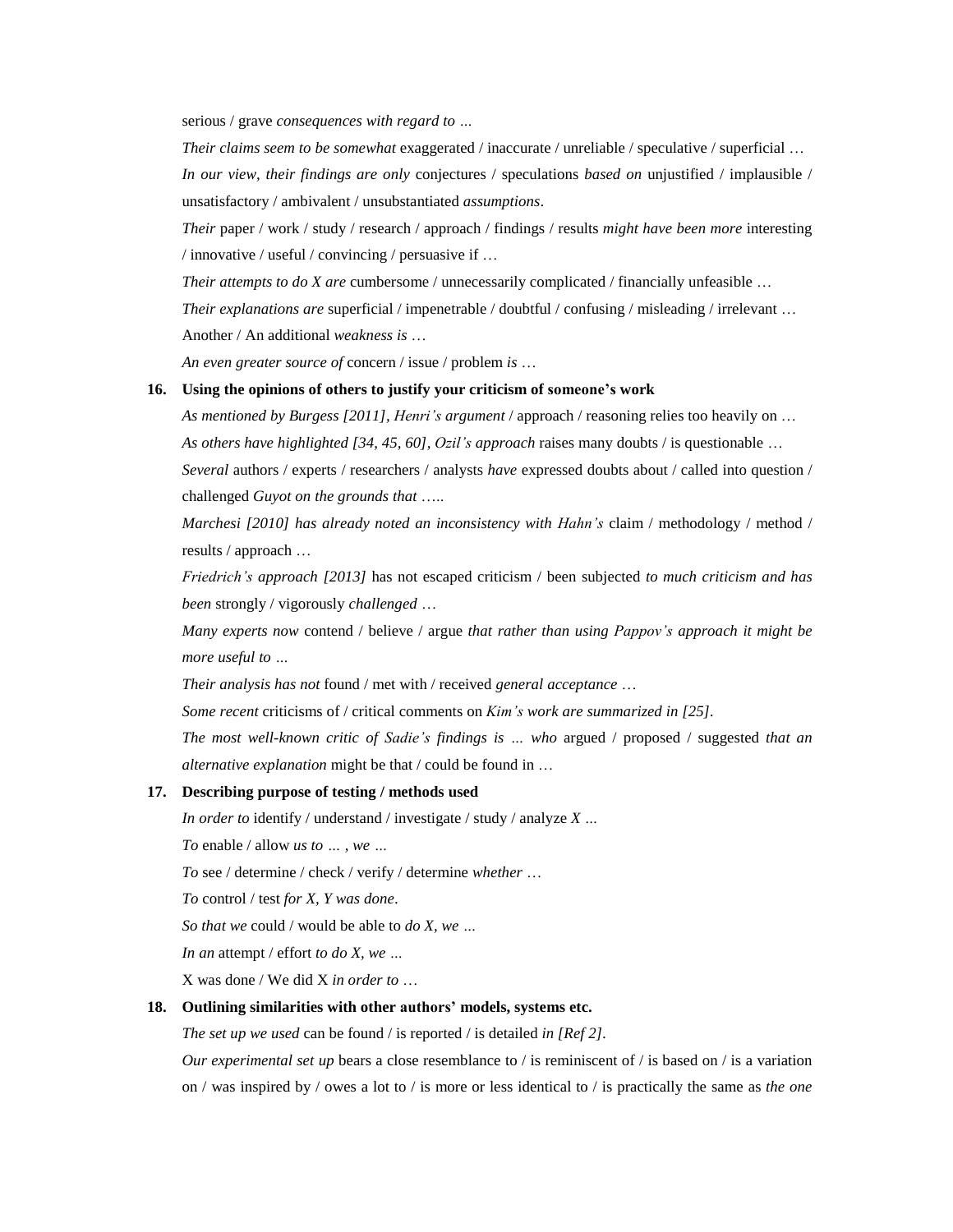*proposed by Smith [2014].*

*We used a variation of Smith's procedure.* In fact / Specifically, *in our procedure we … Our steps* proceed very much in the same way as / follow what is *indicated in [Ref. 2]. First, … The procedure used is as* described / explained / reported / proposed *by Sakamoto [2013]. The method is* in line with a variation of / essentially the same as *that used by Kirk [2009] with some* changes / modifications / alterations / adjustments. *We* refined / altered / adapted / modified / revised *the method* used / reported / suggested / explained / proposed / put forward *by Bing [2012]. Our technique was* loosely / partially / partly / to some extent *based on … More details* can be found / are given *in our previous paper [35]. This component is fully compliant with international* norms / regulations / standards.

## **19. Describing the apparatus and materials used and their source**

*The instrument* used / utilized / adopted / employed *was* …

*The apparatus* consists of / is made up of / is composed of / is based on ...

*The device was* designed / developed / set up *in order to* …

*X* incorporates / exploits / makes use of *the latest technological advances*.

*The system* comes complete / is equipped / is fully integrated / is fitted *with a* …

*It is* mounted on / connected to / attached to / fastened to / fixed to / surrounded by / covered with /

integrated into / embedded onto / encased in / housed in / aligned with …

*It is* located in / situated in / positioned on ….

*X was* obtained from / supplied by *Big Company Inc*.

*X was kindly* provided / supplied *by Prof Big.*

#### **20. Reporting software used**

*The software* application / program / package *used to analyze the data was SoftGather (Softsift plc, London).*

*The data were* obtained / collected *using SoftGather.*

*Data* management / analysis *was performed* by / using *SoftGather.*

*X was* carried out / performed / analyzed / calculated / determined *using SoftGather*.

*Statistical significance was analyzed* by using / through the use of *SoftGather.*

*We used* commercially available software / a commercially available software package.

*Free software, downloaded from www.free.edu, was* used / adopted *to …*

# **21. Reporting customizations performed**

*X was* tailored / customized *for use with* …

*X can easily be* customized / adapted / modified *to suit all requirements*.

*Measurements were taken using* purpose-built / custom-built / customized *equipment*.

*The apparatus was adapted* as in [Ref] / in accordance with [Ref] / as follows:

*The following* changes / modifications *were made:*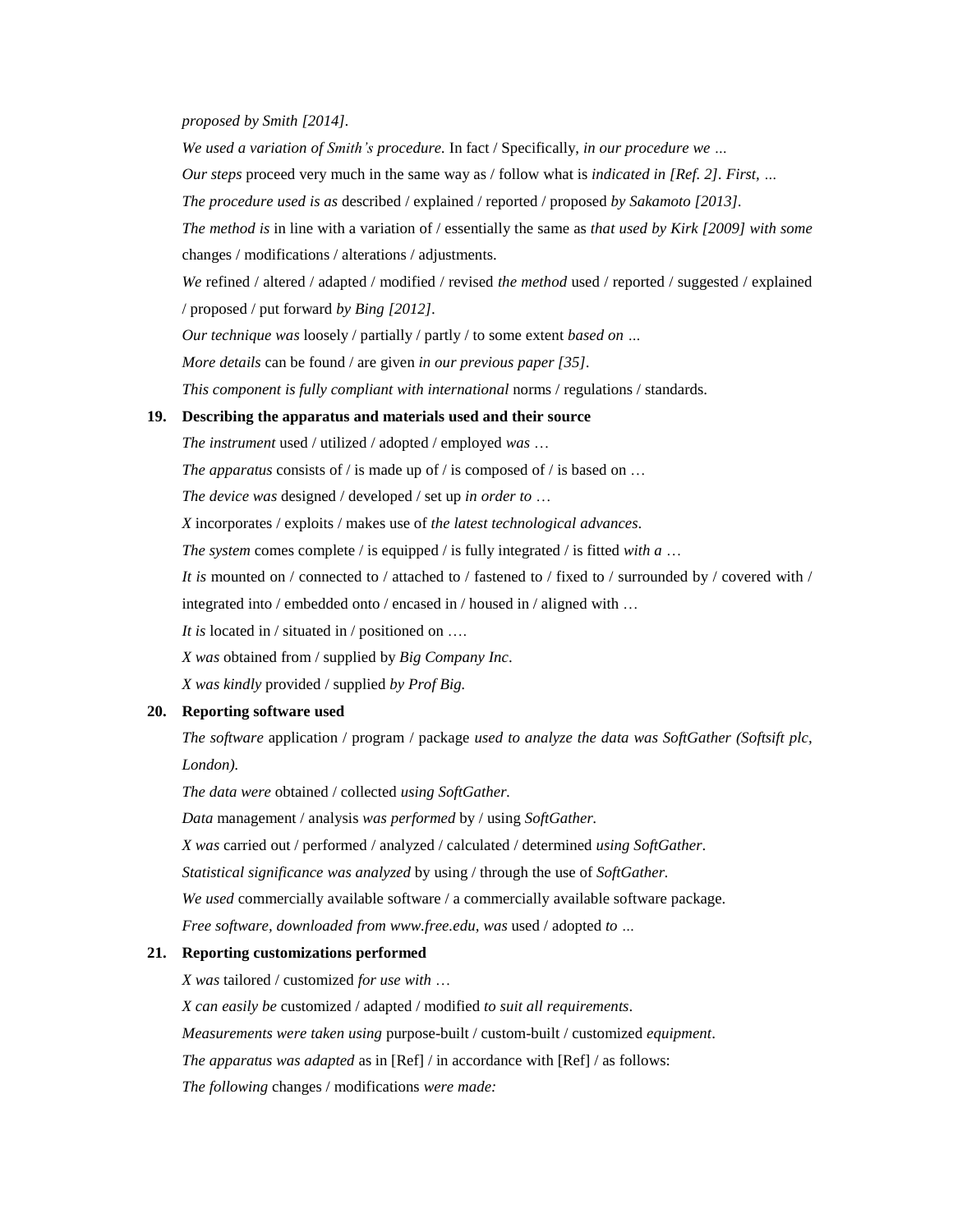*The resulting ad hoc device* can / is able to / has the capacity to …

#### **22. Formulating equations, theories and theorems**

*This problem can* be outlined / phrased / posed *in terms of …*

*The problem is* ruled by / governed by / related to / correlated to …

*This theorem* asserts / states *that* …

*The* resulting integrals / solution to X *can be expressed as* …

… *where T* stands for / denotes / identifies / is an abbreviation for *time*.

By substituting / Substituting / Substitution *into* …

Combining / Integrating / Eliminating .. *we have that:* …

Taking advantage of / Exploiting / Making use of *X, we …*

*On combining this result with X, we* deduce / conclude *that* …

*Subtracting X from Y, we* have that / obtain / get …

*Equation 1* shows / reveals *that*

*This* gives the formal solution / allows a formal solution to be found ...

*It may* easily / simply *verified that* …

*It is* straightforward / easy / trivial *to verify that* …

*For* the sake of simplicity / reasons of space*, we*

#### **23. Explaining why you chose your specific method, model, equipment, sample etc.**

The aim / purpose of *X* is to do *Y*. Consequently we / As a result we / Therefore we / We thus ...

*This* method / model / system *was chosen because it is one of the most* practical / feasible / economic / rapid *ways to …*

*We chose this particular apparatus* because / on account of the fact that / due to / since …

*It was decided that the best* procedure / method / equipment *for this* investigation / study *was to …*

*An X approach was* chosen / selected *in order to …*

*The design of the X* was based on / is geared towards …

*We* opted for / chose *a small sample size* because / due to / on the basis of …

By having / By exploiting / Through the use of *X, we were able to …*

*Having an X* enabled us to / allowed us to / meant that we could *do Y*.

# **24. Explaining the preparation of samples, solutions etc.**

*We used* reliable / innovative / classic / traditional *techniques based on the recommendations of …*

*Xs were prepared* as described by / according to / following *Jude [2010*].

*Xs were prepared* in accordance with / in compliance with / as required by….

*Y was prepared using* the same / a similar *procedure as for X.*

*All samples were* carefully / thoroughly *checked for …*

*X was* gradually / slowly / rapidly / gently *heated*

*The* final / resulting *solutions contained …*

*This was done* by means of / using / with *a calculator*.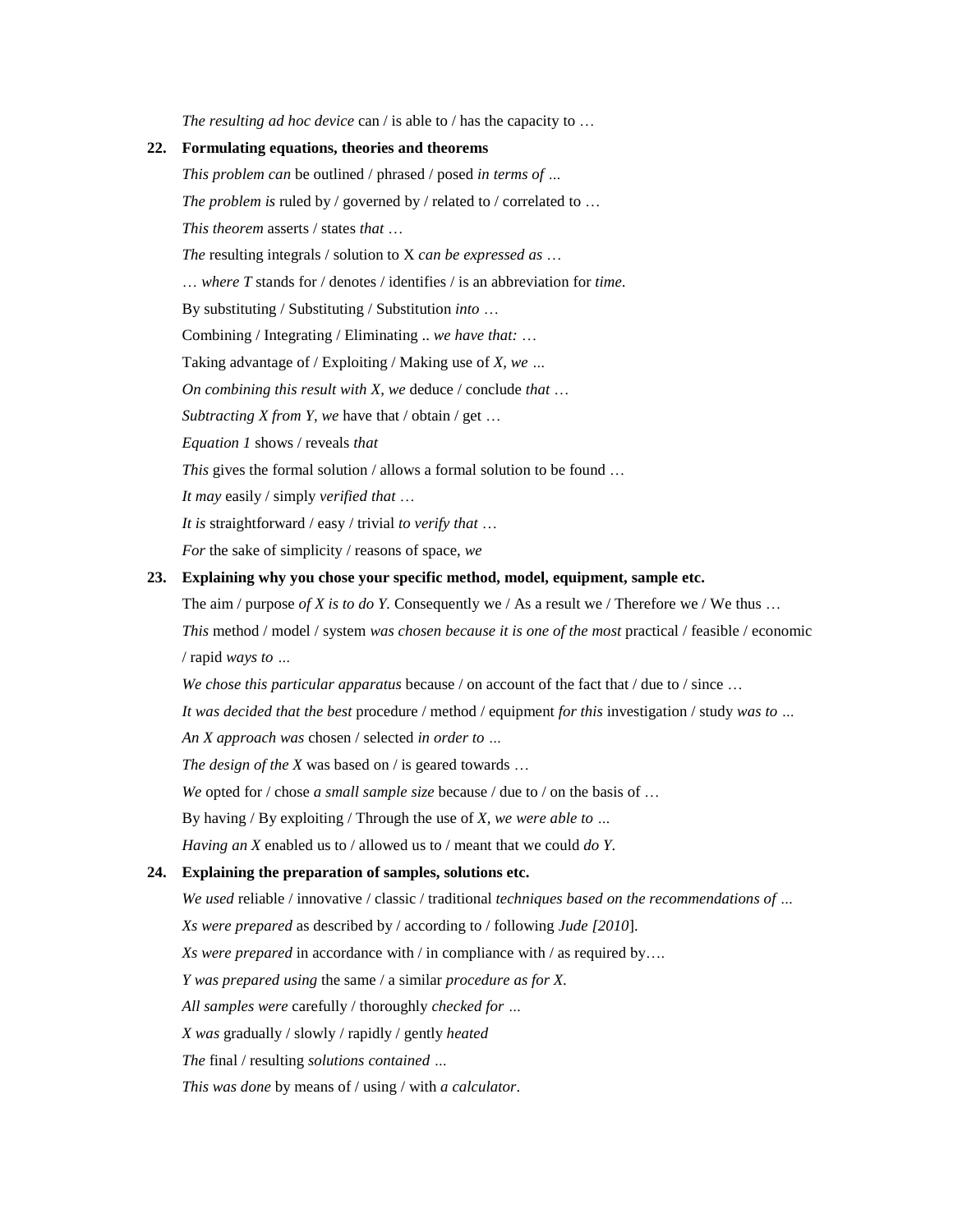#### **25. Outlining selection procedure for samples, surveys etc.**

*The* traditional / classical / normal / usual *approach to sample collection is to* … *The* criteria / reasons *for selecting Xs were*: *The sample was* selected / subdivided *on the basis of X and Y*. *The initial sample* consisted of / was made up / was composed of … Approximately / Just over / Slightly under *a* half / third / quarter *of the sample were* … *A total of 1234 Xs were recruited for* this study / this survey / for interviews. *At the beginning of the study, all of the* participants / subjects / patients *were aged* …… *In all cases* patients' / subjects' / participants' *consent was obtained*. *Interviews were* performed / conducted / carried out *informally The interviewees were* divided / split / broken down *into two groups* based on / on the basis *of* …

#### **26. Indicating the time frame (past tenses)**

*Initial studies were* made / performed / done / carried out / executed *using the conditions described above* over / for *a period of* …

*X was* collected / used / tested / characterized / assessed *during the* first / initial *step*.

Prior to / Before doing *X, we did Y*.

*First we* estimated / determined *the value of X*, then / subsequently *we* studied / analyzed / evaluated *Y*.

Once / As soon as / After X *had been done, we then did Y*.

*The levels were* thus / consequently / therefore *set at …*

After / Afterwards / Following this, *X was subjected to Y.*

*The* resulting / remaining *Xs were then* …

*The experiment was then* repeated / replicated *under conditions in which …*

*Finally*, independent / separate / further / additional *tests were performed on the* …

#### **27. Indicating the time frame in a general process (present tenses)**

In the first step / During the first phase / In the initial stage *of the process …*

Once / As soon as / After *X has been done, we can then do Y.*

This sets the stage / We are now ready *for the next step.*

At this point / Now *X can be …*

After / When / As soon as *these steps have been carried out, X …*

With the completion of these steps / When these steps have been completed, *we are now ready to …*

*This condition cannot be reached* until / unless *X has been …*

When / As soon as *X is ready, the final adjustments can be made*.

*The completed X can* now / then / subsequently *be used to …*

By reducing the amount of X / If the amount of X is reduced, *Y can then be done.*

To reduce the risk of Y, place / The risk of X can be reduced by placing *all the Xs in a container.*

*The experiment* proceeds / continues *following the steps outlined below*.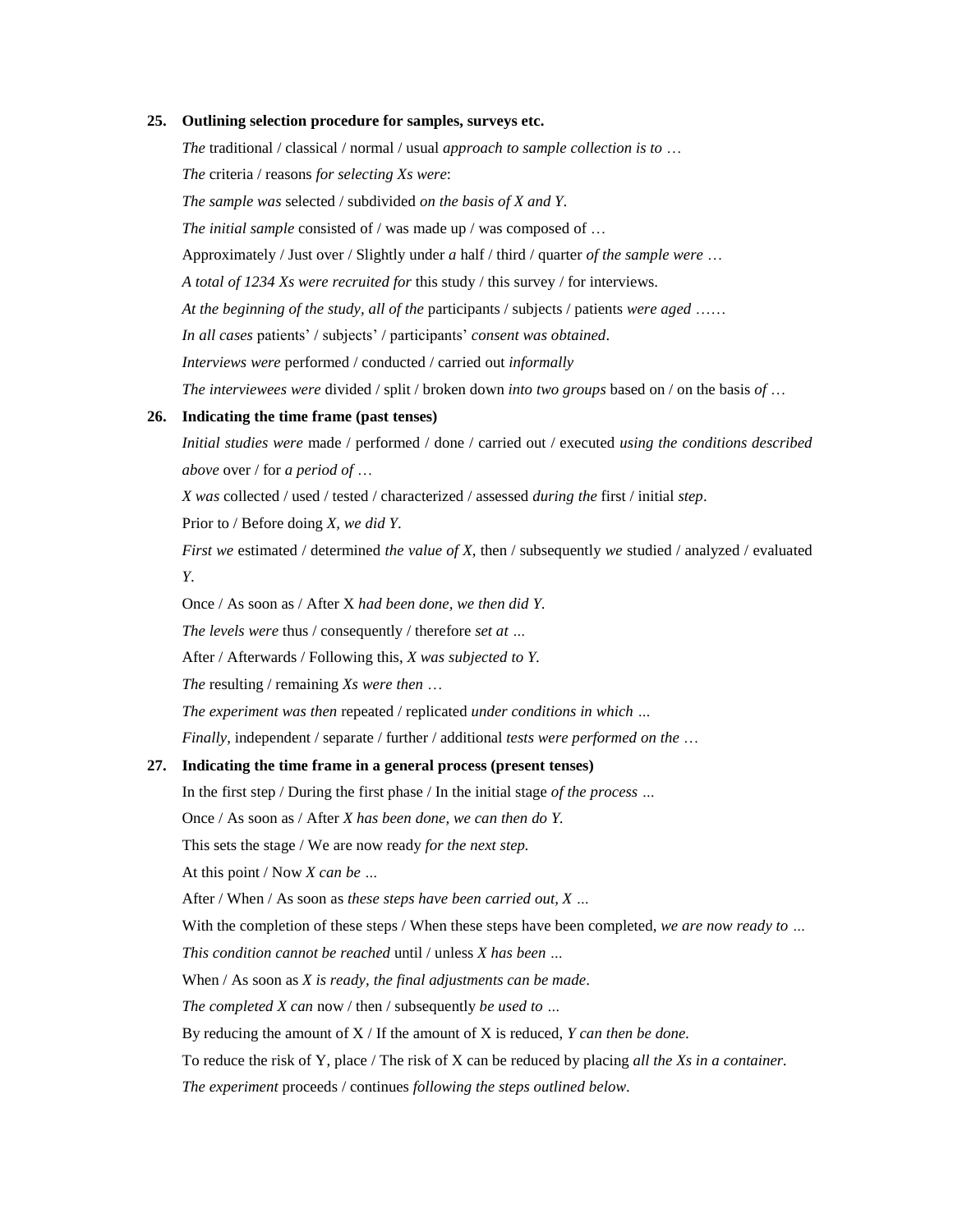#### **28. Indicating that care must be taken**

*To do this* entails / involves / requires *doing X. It is* seldom / rarely / usually / generally / often / always *practical to …* Considerable / Great *care are must be* taken / exercised *when* … A great deal of / Considerable *attention must be paid when … Extreme caution must be* taken / used *when* …

# **29. Describing benefits of your method, equipment etc.**

*This method represents a* viable / valuable / useful / groundbreaking / innovative *alternative to …*

*This equipment has the* ability / capacity / potential *to outperform all previous Xs*.

*This apparatus has* several / many *interesting* features / characteristics.

*Our method has many* interesting / attractive / beneficial / useful / practical / effective / valuable *applications*.

*Of* particular / major / fundamental *interest is …*

*The* key / basic / chief / crucial / decisive / essential / fundamental / important / main / major / principal *advantages are*:

*Our procedure is a clear* improvement / advance *on current methods*.

*We believe this solution will* aid / assist *researchers to* …

*This solution* improves on / enhances / furthers / advances *previous methods by …*

*The* benefits / advantages *in terms of X far outweigh the disadvantages with regard to Y.*

#### **30. Outlining alternative approaches**

*A less* lengthy / time-consuming / cumbersome / costly *approach is* …

*A* neater / more elegant / simplified / more practical *solution for this problem …*

*An alternative solution, though* with high overheads / slightly more complicated / less exhaustive *is*

*…*

One / One possible / A good way *to avoid the use of X is to use Y instead.*

# **31. Explaining how you got your results**

*To* assess X / evaluate X / distinguish between X and Y, *Z was used.*

*X analysis was used to* test / predict / confirm *Y.*

*Changes in X were* identified / calculated / compared *using* …

*The* correlation / difference *between X and Y was tested*.

*The first set of analyses* investigated / examined / confirmed / highlighted *the impact of …*

#### **32. Reporting results from questionnaires and interviews**

*Of the* study population / initial sample / initial cohort, *90 subjects completed and returned the questionnaire.*

*The response rate was 70%* at / after / for the first *six months and* …

*The majority of* respondents / those who responded *felt that ….*

Over half / Sixty per cent *of those* surveyed / questioned *reported that …*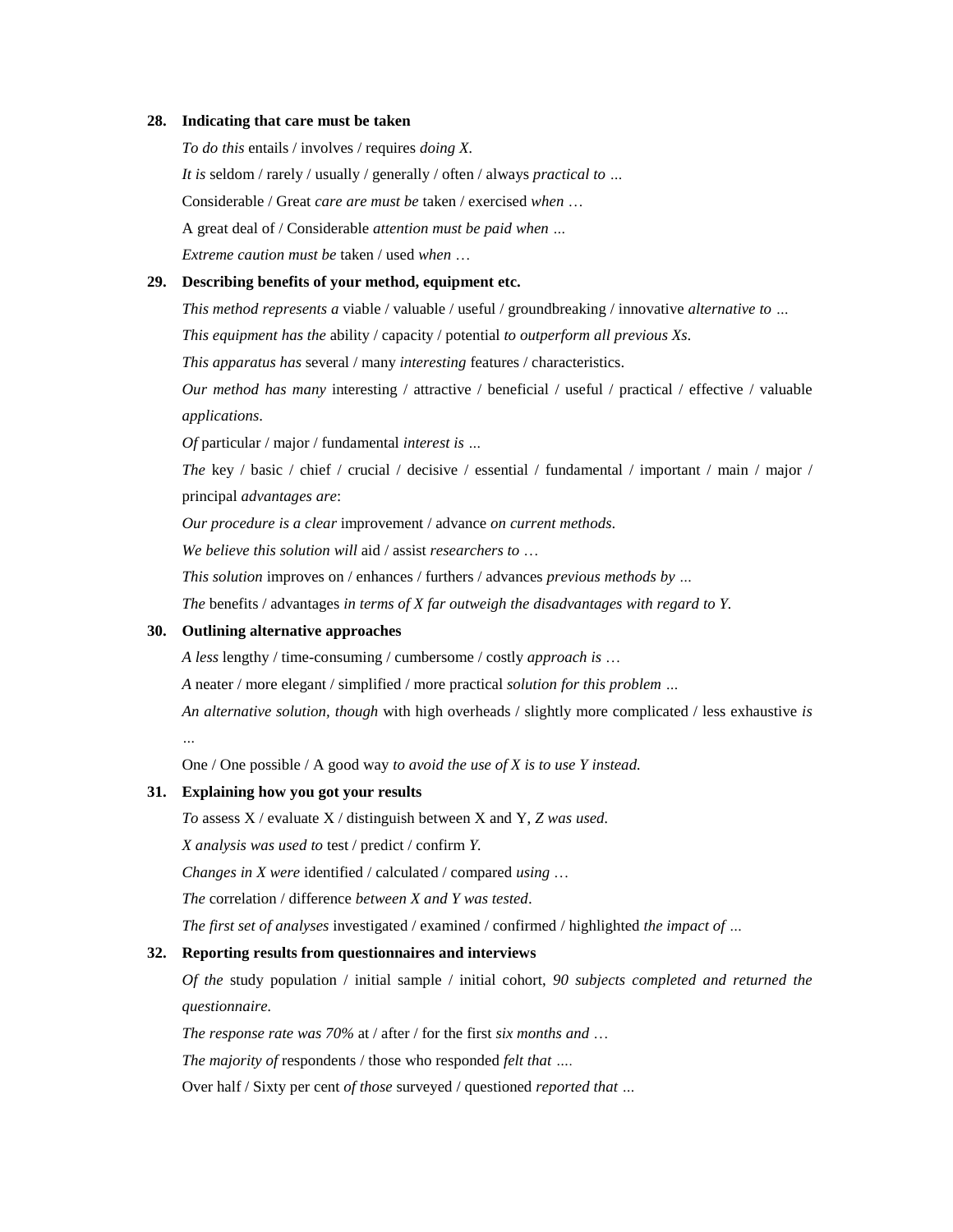Almost / Just under / Approximately *two-thirds of the participants (64%)* said / felt / commented *that* …

Only / Just a small number / Fifteen per cent *of those interviewed* reported / suggested / indicated *that* …

*Of the 82 subjects who* completed the questionnaire / took part in the survey / agreed to participate, *just* under / over *half replied that ….*

A small minority of / Hardly any / Very few participants *(4%) indicated …*

*In response to Question 1*, most / nearly all / the majority *of those surveyed indicated that* …

*When the subjects* were asked about / questioned on *X the majority commented that ….*

*The overall response to this question was* surprisingly / unexpectedly / very / quite *negative*.

# **33. Stating what you found**

*These tests* revealed / showed / highlighted *that* …

Strong / Some / No evidence *of X was found …*

Interestingly / Surprisingly / Unexpectedly, *for high values of X, Y was found* ..

*There was* a significant positive / no *correlation between* …

On average / Generally speaking / Broadly speaking, *we found values for X of …*

*The* average / mean *score for X was …*

*This result is significant* only / exclusively *at an X level*.

*Further* analysis / analyses / tests / examinations / replications *showed that* …

#### **34. Stating what you did not find**

*No significant* difference / correlation *was* found / identified / revealed / detected / observed / highlighted between ….

*There were no significant differences between X and Y* in terms of Z / with regard to Z / as far as Z is concerned.

*The analysis did not* show / reveal / identify / confirm *any significant differences between* …

None of these differences were / Not one of these differences was *statistically significant*.

Overall / Taken as a whole / Generally speaking / With a few exceptions, *our results show X did not affect Y*.

# **35. Highlighting significant results and achievements**

*The most* striking / remarkable *result to emerge from the data is that* …

Interestingly / Curiously / Remarkably / Inexplicably, *this correlation is related to ….*

Significantly / Importantly / Crucially / Critically, *X is …*

*The correlation between X and Y is* interesting / of interest / worth noting / noteworthy / worth mentioning *because* …

*The most* surprising / remarkable / intriguing *correlation is with the* …

*The single most* striking / conspicuous / marked *observation to emerge from the data comparison was …*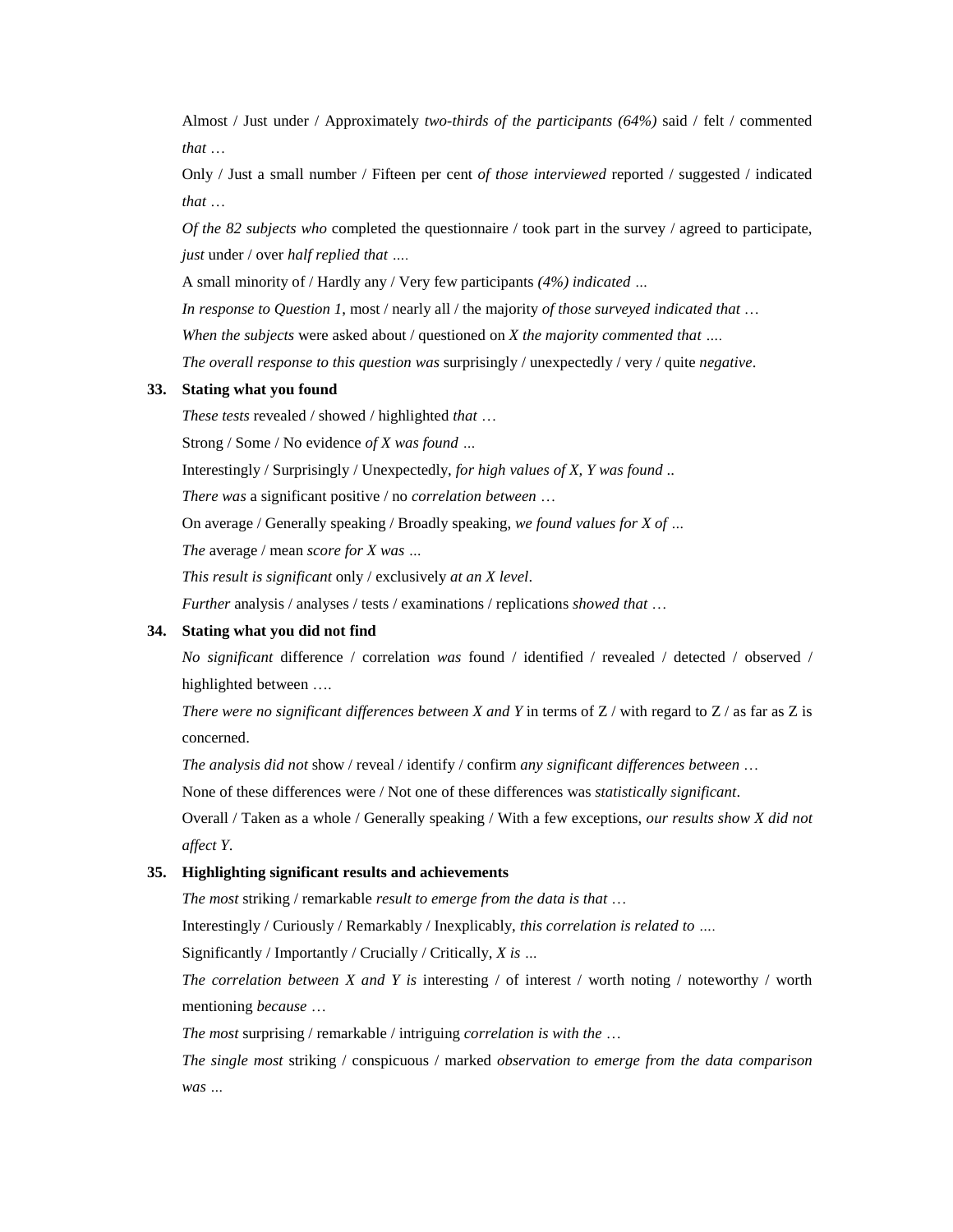*It is* interesting / critical / crucial / important / fundamental *to note that …*

We believe that / As far as we know / As far as we aware *this is the first time that*  $X$  ...

We believe that / We are of the opinion that / In our view *the result emphasizes the validity of our model.*

*This result has further strengthened our* confidence in X / conviction that X is / hypothesis that X is …

*Our technique* shows a clear / clearly has an *advantage over* …

*The importance of X cannot be* stressed / emphasized *too much*.

*This* underlines / highlights / stresses / proves / demonstrates *just how important X is*.

*The utility of X is thus* underlined / highlighted / stressed / proved / demonstrated.

*This finding* confirms / points to / highlights / reinforces / validates *the usefulness of X as a …*

*Our study provides* additional support for / further evidence for / considerable insight into *X*.

*These results* extend / further / widen *our knowledge of X*.

*These results offer* compelling / indisputable / crucial / overwhelming / powerful / invaluable / unprecedented / unique / vital *evidence for …*

# **36. Stating that your results confirm previous evidence**

*Our experiments* confirm / corroborate / are in line with / are consistent with *previous results [Wiley 2009].*

*The values are* barely / scarcely / hardly *distinguishable from [Li 2010] who …*

*This value* has been found to be / is *typical of X.*

*This is* in good agreement / in complete agreement / consistent *with …*

*This* fits / matches / concurs well with [*65] and also confirms our* earlier / previous *findings [39, 40, 41].*

*This* confirms / supports / lends support to / substantiates *previous findings in the literature …*

*These values correlate* favorably / satisfactorily / fairly well *with Svenson [2009] and further support the* idea / role / concept *of …*

*Further tests carried out with X* confirmed / corroborated / concurred with *our initial findings*. *As* proposed / suggested / reported / indicated / put forward *by Dong [2011], the evidence we found points to …*

*Our results* share / have *a number of similarities with Claire et al.'s [2012] findings …*

## **37. Stating that your results are in contrast with previous evidence**

*It* was found that  $X = 2$ , whereas / on the other hand *Kamatchi* [2011] *found that* …

*We found much higher values for X* than / with respect to *those reported by Pandey [2000].*

Although / Despite the fact that *Li and Mithran* [2014] *found that*  $X = 2$  *we found that*  $X = 3$ .

*In* contrast to / contradiction with *earlier findings [Castenas, 2009], we* …

*This study has not confirmed previous research on X.* However / Nevertheless / Despite this, *it serves to …*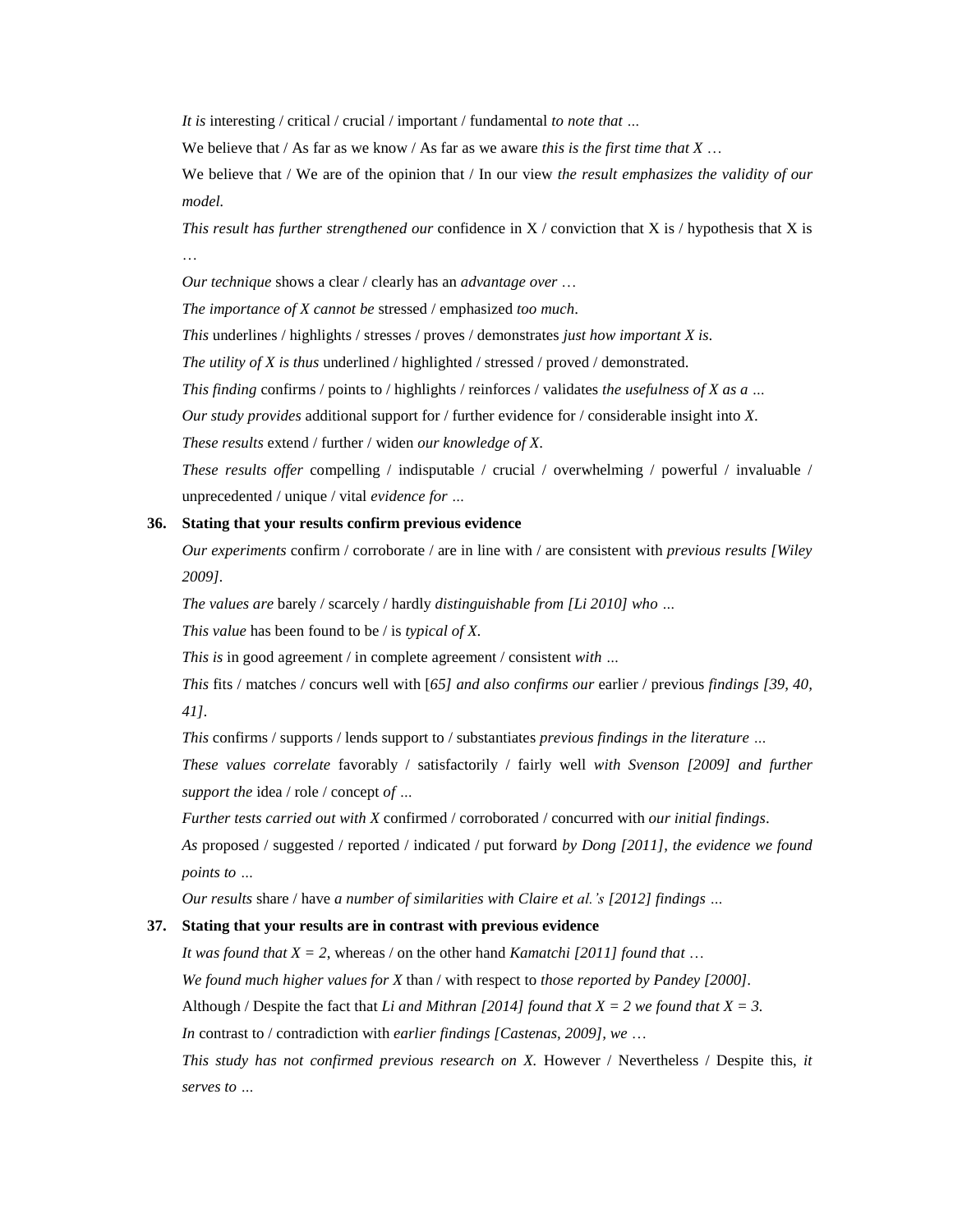*Even though these results differ from* some published / previous / earlier *studies (Cossu, 2001; Triana, 2002), they are consistent with those of …*

*Kosov et al. noted that*  $x = y$ *. Our results do not* support / appear to corroborate / seem to confirm *their observation, in fact …*

*Georgiev is correct* to argue / propose / claim *that x = y. However, his calculation only referred to the limited case* of  $\dots$  *and our conclusion* of  $x = z$ *, would thus seem to be* justified / justifiable / defensible / correct / acceptable / warranted.

*Although our results differ* slightly / to some extent / considerably *from those of Minhaz [2001], Erturk [2007], and Hayk [2014], it* can / could *nevertheless be argued that* …

Our findings do / The current study does *not support previous research in this area. In fact*, contrary to / unlike / in contrast with *what was previously thought, we found that …*

*These findings* refute / disprove / are in contradiction with / contrast with / significantly differ from *previous results reported in the literature*.

# **38. Stating and justifying the acceptability of your results**

*As* expected / anticipated / predicted / forecast / hypothesized, *our experiments* show / demonstrate / prove *that* …

*Our formula* captures / reproduces *the response of …*

*Apart from this slight* discordance / discrepancy / disagreement / non-alignment, *the result is confirmation of …*

Despite / Notwithstanding *the lack of agreement, we believe our findings compare well with …*

Although / Even though / Despite the fact that *there was some inconsistency* …

*There is* satisfactory / good / exceptional / perfect *agreement between* …

*No* significant / substantial / appreciable / noteworthy *differences were found …*

*Our findings appear to be well* substantiated / supported *by …*

*The number of Xs that confirmed our findings was* appreciable / significant / substantial.

#### **39. Expressing caution regarding the interpretation of results**

*Initially we thought that x was equal to y. However*, a more careful analysis / closer inspection *revealed that …*

*These* results / data / findings *thus need to be interpreted with* caution / care / attention.

*The conclusions of the review should be* treated / interpreted / analyzed / read *with caution*.

*However*, due care / careful attention / extreme caution *must be* exercised / paid *in* …

*Given that our findings are based on a limited number of Xs, the results from such analyses should* thus / consequently / therefore *be treated with* considerable / the utmost *caution*.

Other researchers have sounded / We should sound *a note of caution with regard to such findings.*

# **40. Outlining undesired or unexpected results**

*As* was / might have been *expected, our findings were often contradictory …*

Contrary to expectations / Unlike other research carried out in this area, *we did not find a significant*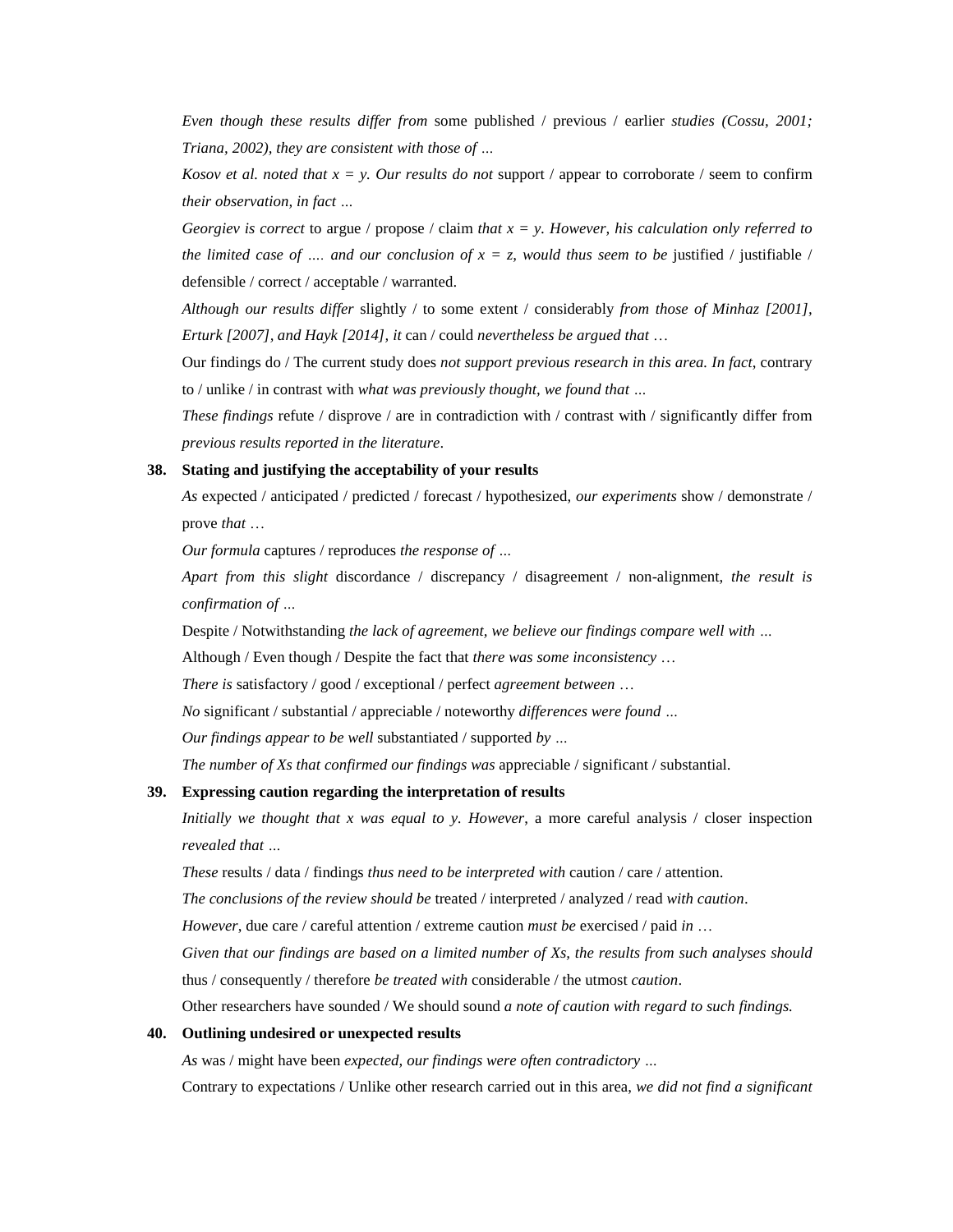*difference between …*

*Our results were* disappointing / poor / inadequate / unsatisfactory / below expectations. *However, … Our study* was unsuccessful / not successful *in proving that …*

*Our research* failed to account for / justify / explain / give an explanation for / give a reason for *the low values of …*

Surprisingly / Unfortunately / Disappointingly / Regrettably, *no* signs of X were / evidence for X was *found*.

*What* is surprising / we were surprised to find / we are unable to account for *is the fact that …*

*A* substantial / appreciable / noticeable *disagreement is evident.*

*The Xs appear to be* over-predicted / overestimated / overstated …

*This number is slightly lower than the value we* expected / anticipated / predicted *and there is certainly room for improvement.*

## **41. Admitting limitations**

*We aware that our research may have two limitations. The first is … The second is … These limitations* highlight / reveal / underline / are evidence of *the difficulty of collecting data on ….*

*It is plausible that a number of limitations* may / might / could have *influenced the results obtained.* First / To begin with … An additional / Another *possible source of error is* …

Since / Given that / As *the focus of the study was on*  $X$   $\ldots$  there is a possibility / there is some likelihood / it is not inconceivable *that dissimilar evaluations would have arisen if the focus had been on Y.*

*The restricted use of*  $X$  could account for  $\prime$  be the reason for  $\prime$  explain why ...

*There are several* sources for / causes of / reasons for *possible error.*

*A major source of* unreliability / uncertainty / contamination *is in the method used to* …

*Unfortunately*, it was not possible / we were unable *to investigate the significant relationships of X and Y further* because / due to the fact that *Z is* …

Inevitably / Not surprisingly / As expected / As anticipated, *there were some* discrepancies / inaccuracies / problems *due to …*

*The performance was* rather / slightly / a little *disappointing. This was probably as a result of … One* downside / disadvantage / negative factor *regarding our methodology is that* …

*Further data collection* is required / would be needed *to determine exactly how X affects Y.*

# **42. Explaining and justifying undesired or unexpected results**

*It is* very likely / probable / possible *that participants may have erroneously … and this may have* led to / brought about *changes in …*

*The* prime / primary / foremost *cause of the discrepancy is* due to / a result of / a consequence of *X*. *This apparent lack of correlation can be* attributed to / explained by / justified by …

*The reason for this rather contradictory result is still not* entirely / completely *clear, but …*

*There are several possible explanations for this* result / finding / outcome.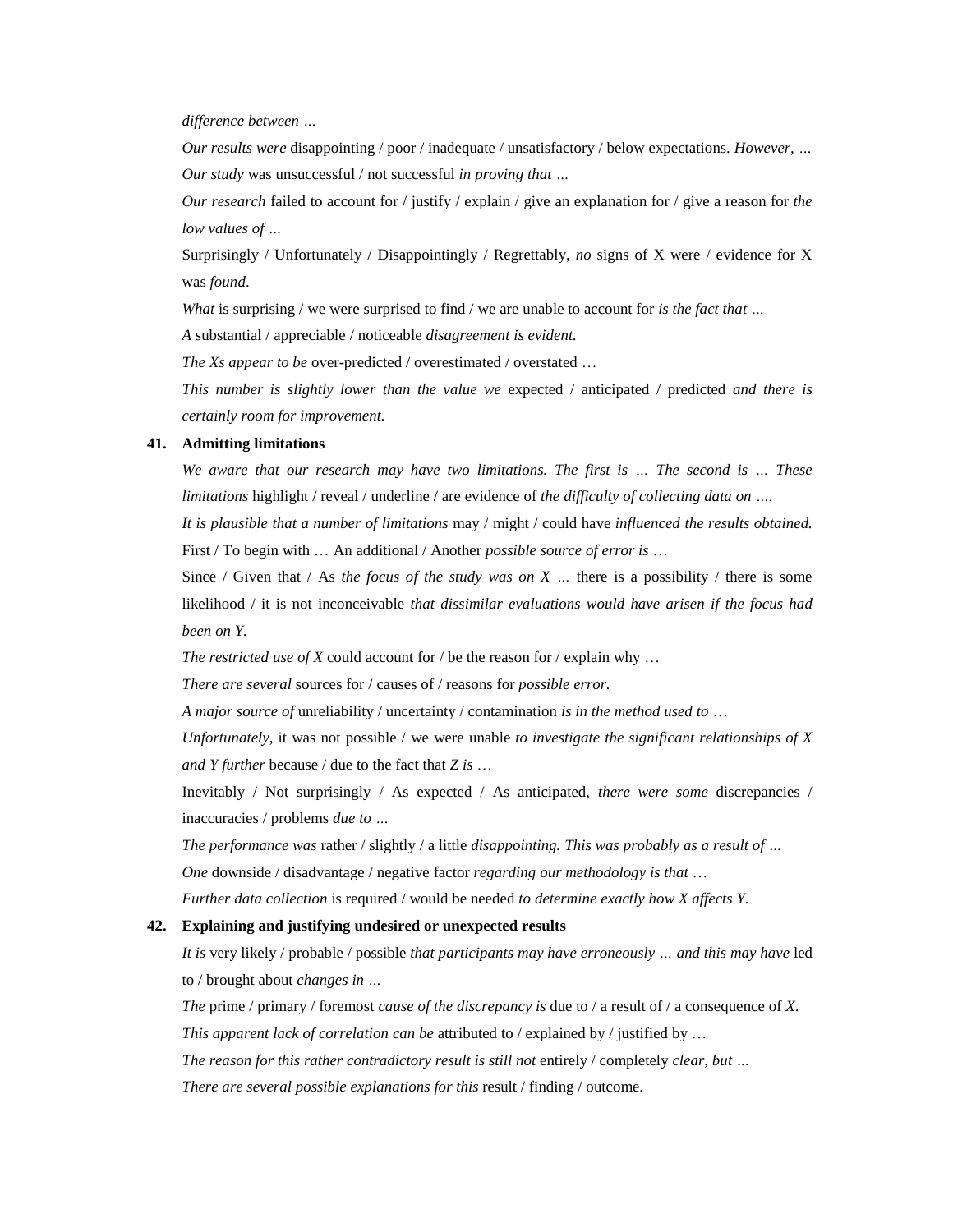*These differences can be* explained / justified / accounted for *in part by* … *It can thus be* suggested / conceivably hypothesized / reasonably assumed *that* … *The unexpectedly* high / low *level of X is* undoubtedly / certainly / without any doubt *due to … A* possible / reasonable / satisfactory *explanation for X may be that …. Another possible* explanation / rationalization / reason *for this is that …* Clearly / Evidently / Naturally *there may be other possible explanations. This* happened / occurred / may have happened / may have occurred *because we had not examined X* sufficiently / in enough depth *due to … The reasons for this result are not yet* wholly / completely / entirely *understood*. *It cannot be* ruled out / ignored *that there was some unintended bias in* … *An unintended bias* cannot be ruled out / should be taken into consideration.

*We cannot rule out that X might / may have influenced Y*.

*The observed increase in* X *could* be attributed to / might be explained by it / could be interpreted as *being a result of …*

Despite the fact that / Although *X was expected to do Y, it was not predicted that X would also do Z. However, this is not particularly surprising* given the fact / in light of the fact / if we consider *that* …

#### **43. Minimizing undesired or unexpected results**

*Although performance was not* ideal / perfect / optimal, *we* still / nevertheless *believe that …*

*This poor performance was not* unexpected / surprising / very significant*. In fact …*

This result was not *expected / predicted / anticipated*. However, *the reason for this is probably / it is likely that the reason for this is / it is probable that the reason for this is* that …

*Our investigations so far have only been* on a small scale / applied to …

*These discrepancies* are negligible / can be neglected / considered as insignificant / are of no real consequence *due to the fact that …*

*Despite the limitations of this method, and consequently the poor results in Test 2, our findings do* nevertheless / in any case / however *suggest that …*

Given that / Since / On account of the fact that *this was only a preliminary attempt to do X it is hardly surprising that …*

*As is well known, Xs are extremely* hard / difficult / problematic / time-consuming / cumbersome *to control*, so / thus / consequently ….

*In fact, X was* beyond the scope of this study / not a primary goal in this research / not the focus of this study / not attempted in this study.

*Consequently, it is inevitable / understandable / not hard to appreciate / not surprising that ...* 

Note / It should be noted / It is worthwhile noting *that* …

A / One *limitation of our research is that the surveys were not conducted in the same period*. However / Nevertheless / Despite this, *we can still state that …*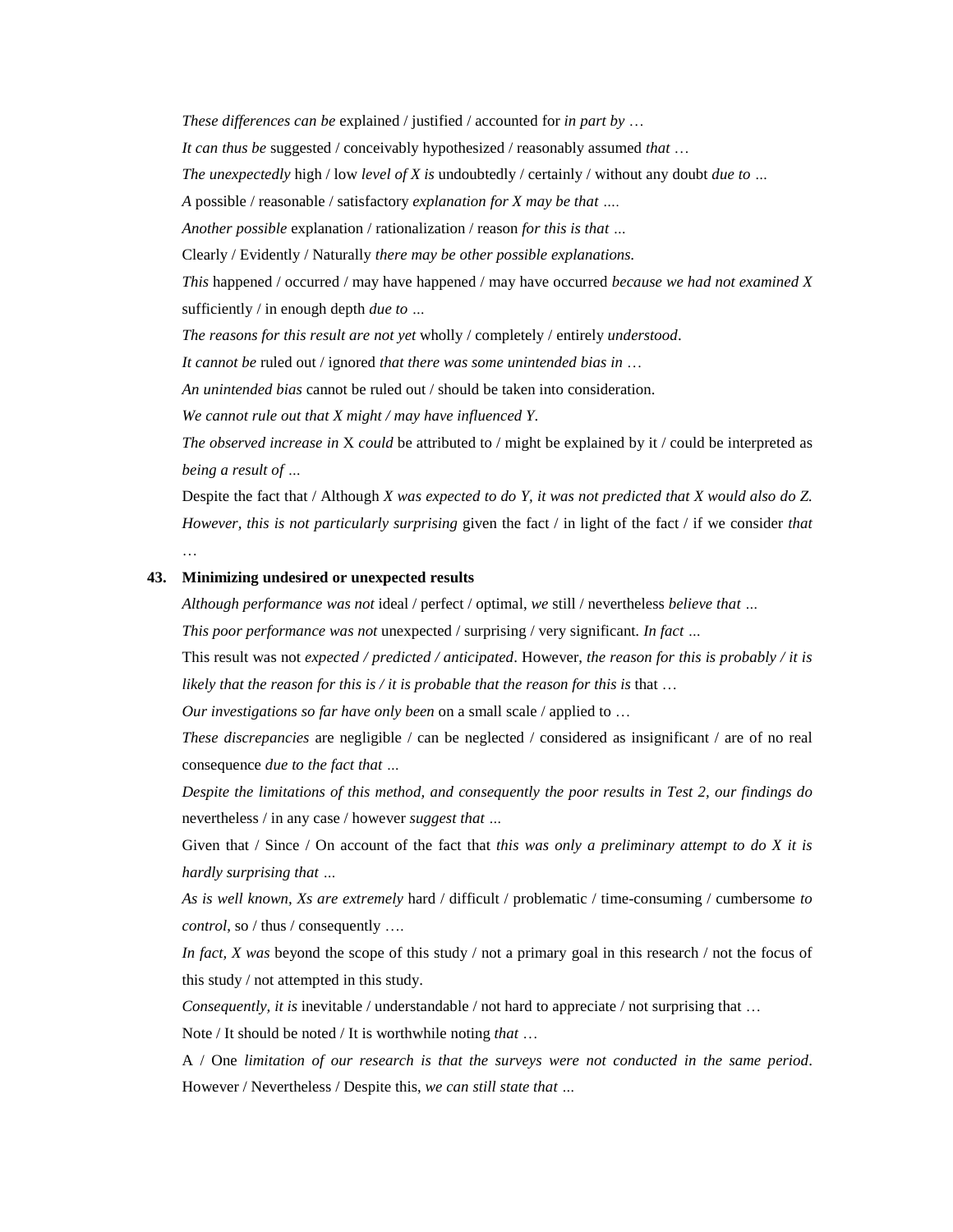*We* failed / were not able / were unable *to find a link between x and y, but this* may / might *depend on the methodology chosen for our research.*

#### **44. Expressing opinions and probabilities**

To the best of our knowledge / As far as we know / We believe that *no other authors have found that*  $x = y$ .

*It would* seem / appear *that* …

*Our findings would seem to show / demonstrate / suggest / imply <i>that*  $x = y$ .

*This factor* may be responsible / is probably responsible / could well be responsible *for this result.*

Presumably / We hypothesize / I argue *that this factor is …*

*We believe that our method could* be used / probably be usefully employed *in*…

Our approach *would lend itself well for use by / may be useful for* …

*In our* opinion / view, *this method could be used in …*

*We* believe / feel strongly *that* …

*There is evidence to* suggest / support *the hypothesis that* …

It is proposed / This may mean / It seems likely / It may be assumed *that* …

*This* implies / suggests / would appear to indicate *that* …

*The results point to the* likelihood / probability *that* …

*There is a* strong / definite / clear / good *probability that …*

#### **45. Announcing your conclusions and summarizing content**

In conclusion / In summary / In sum / To sum up, *our work* …

*Our work has led us to* conclude / the conclusion *that* …

We have *presented / outlined / described* …

In this *paper / study / review* we have …

This paper has *investigated / explained / given an account of* …

#### **46. Restating the results (Conclusions section)**

*The evidence from this study* suggests / implies / points towards the idea / intimates *that* … *The* results / findings *of this study* indicate / support the idea / suggest *that* … In general, / Taken together, *these results* suggest / would seem to suggest *that* … An implication / A consequence / The upshot *of this is the possibility that* …

### **47. Highlighting achievements (Conclusions section)**

Our research / This paper *has* highlighted / stressed / underlined *the importance of …*

*We have* managed to do / succeeded in doing / been able to do / found a way to do *X.*

*We have found* an innovative / a new / a novel / a cutting-edge *solution for …*

*We have obtained* accurate / satisfactory / comprehensive *results* proving / demonstrating / showing *that* …

*We have devised a* methodology / procedure / strategy *which* …

*We have* confirmed / provided further evidence / demonstrated *that* …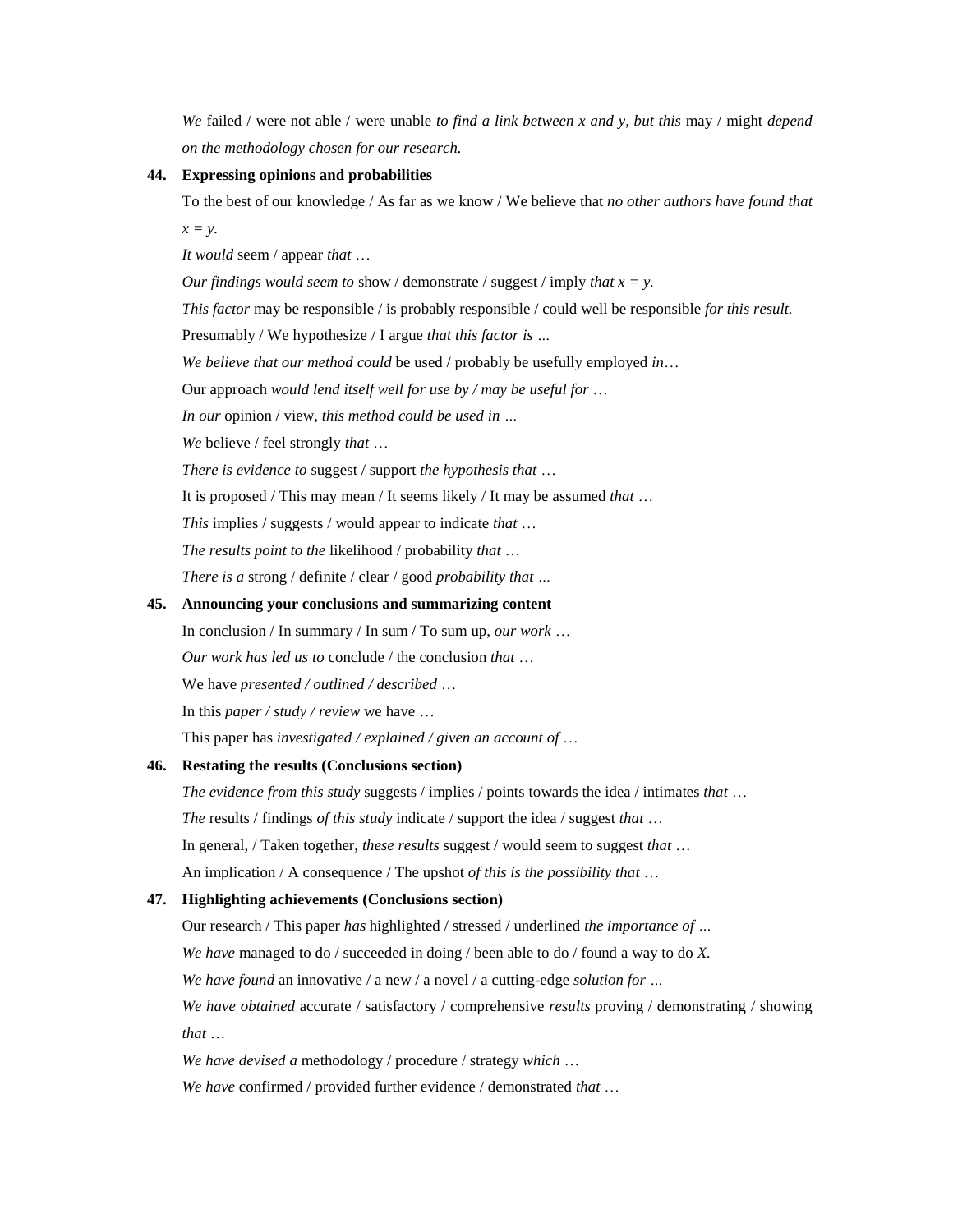*Considerable* progress has been made / insight has been gained *with regard to* …

*Taken together, these findings* suggest / implicate / highlight *a role for X*

*Our study provides* the framework / a springboard / the backbone / the basis / a blueprint / an agenda / a stimulus / encouragement *for a new way to do X*.

*The* strength / strong point / value / impact / benefit / usefulness / significance / importance *of our* work / study / contribution *lies in …*

*X provides a powerful* tool / methodology *for* …

*X* ensures / guarantees *that X will do Y, and it can be generalized to …*

*Our investigations into this area are* still ongoing / in progress *and seem likely to confirm our hypothesis.*

*These findings add* to a growing body of literature on / substantially to our understanding of *X*.

#### **48. Highlighting limitations (Conclusions section)**

*Our work clearly has some limitations.* Nevertheless / Despite this *we believe our work could be* the basis / a framework / a starting point / a springboard for

Despite the fact that there are / In spite of the fact that / Although *there are limitations due to Y, we*

…

*The most important limitation* lies in / is due to / is a result of *the fact that* …

*The current study was* limited by / unable to / not specifically designed to…

*The present study has only* investigated / examined *X*. Therefore / Consequently …

*The* project / analysis / testing / sampling *was limited in several ways. First*, …

*Finally, a number of potential* limitations / weaknesses / shortfalls / shortcomings / weak points *need to be considered. First, …*

*However, given the small sample size, caution must be* exercised / taken / used / applied.

The findings might not be *transferable to / generalized to / representative of* …

*The* picture / situation *is thus still incomplete*.

# **49. Outlining possible applications and implications of your work**

*This study* is the first step / has gone some way *towards enhancing our understanding of* …

*These observations have* several / three main / many implications *for research into* …

*This work has* revealed / shown / highlighted / demonstrated / proved *that* …

*The present findings* might help to solve / have important implications for solving / suggest several courses of action *in order to solve this problem*.

*X* is suitable for / has the potential to …

*Our* method / technique / approach / procedure *could be applied to …*

*One* possible / potential / promising *application of our technique would be …*

*Results so far have been very* promising / encouraging *and* …

*This approach has the* potential / requirements / characteristics / features *to* …

*This could* eventually / conceivably / potentially / hypothetically *lead to* …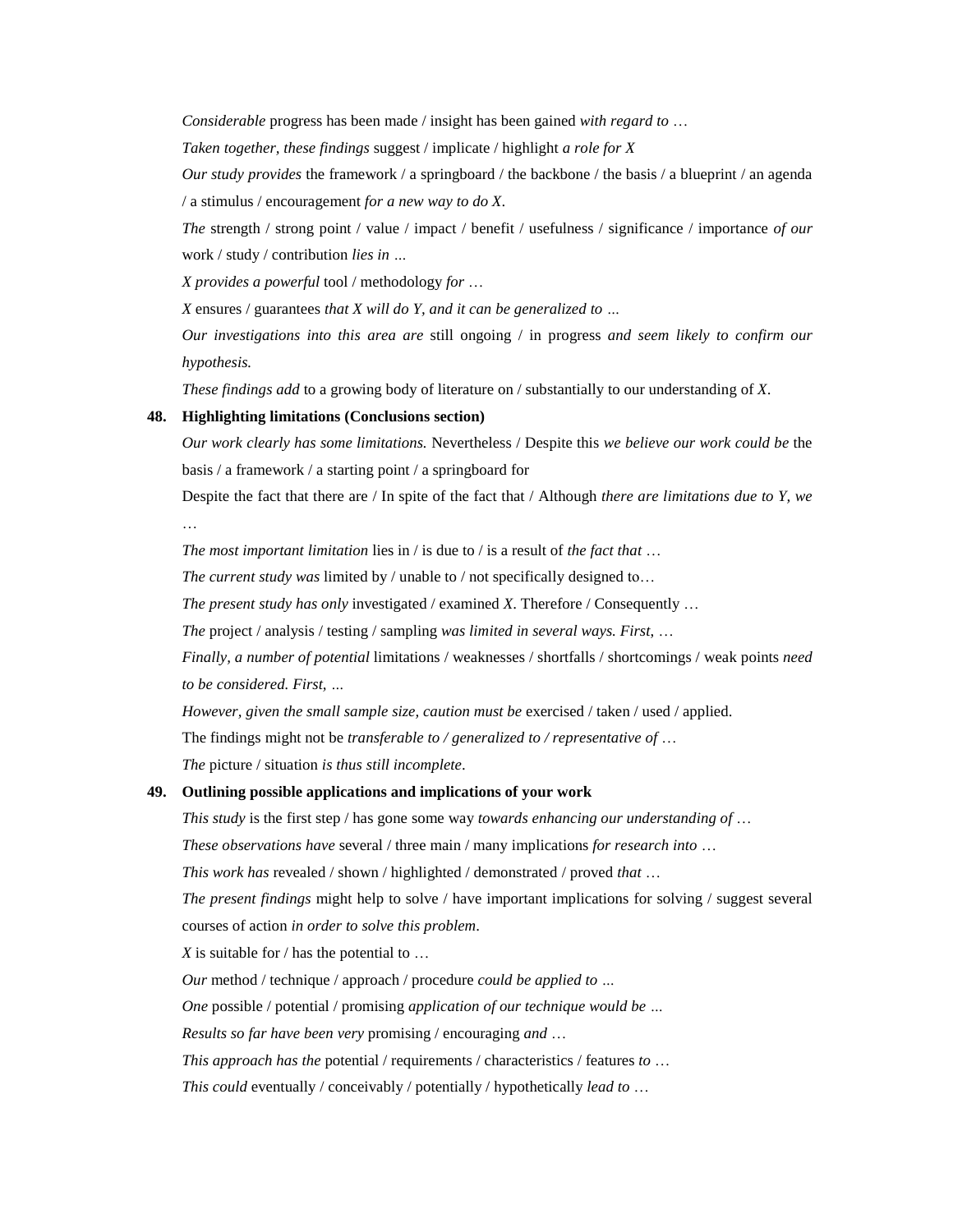*Our data suggest that X could be* used / exploited / taken advantage of / made use of *in order to … In our view these results* are / constitute / represent *an excellent initial step toward* … *We* believe / are confident *that our results may improve knowledge about* … *These early successes may hope to* resolve / tackle / solve / deal with … Another / An additional / A further important *implication is … Our research could* help / be a useful aid for / possibly support *decision makers because … We think that our findings* could / might *be useful for … We hope that our research will be* helpful / useful / beneficial / constructive / valuable *in solving the difficulty of …* At the same time / In addition / Further / Furthermore *we believe that … Our research suggests that* the policy makers should encourage / it is important for policy makers to encourage *stakeholders to …*

*The findings of my research have* serious / considerable / important *managerial implications*.

## **50. Future work already underway or planned by the authors**

*We are* currently / now / in the process *of investigating* …

*Research into solving this problem is* already underway / in progress.

*To further our research* we plan / are planning / intend *to* …

*Future work will* concentrate on / focus on / explore / investigate / look into …

*Further studies, which take X into account, will need to be* undertaken / performed.

*We hope that further tests will* prove our theory / confirm our findings.

*These topics are* reserved for / deferred to *future work*.

# **51. Future work proposed for third parties to carry out**

*Further work needs to be* done / carried out / performed *to establish whether* …

*Further* experimental investigations / tests / studies *are needed to estimate* …

More / Additional / Further *work on X, would help us to do Y*.

*We* hope / believe / are confident *that our research will serve as a base for future studies on* …

It is recommended / We recommend / We suggest / We propose *that further research should be undertaken in the following areas:*

More broadly / On a wider level, *research is also needed to determine* ….

*This research has* raised / given rise to / thrown up *many questions in need of further* investigation / study / examination.

*This is* an important / a fundamental / a vital issue *for future research*.

*The design and development of Xs will* challenge / be a challenge for *us for years*.

*Future work should* concentrate / focus *on enhancing the quality of X*.

*Future studies should* target / aim at / examine / deal with / address *X*.

*Future studies on the current topic are therefore* required / needed / recommended / suggested *in order to* establish / verify / validate / elucidate …

*Our results are* encouraging / promising *and should be validated by a larger sample size*.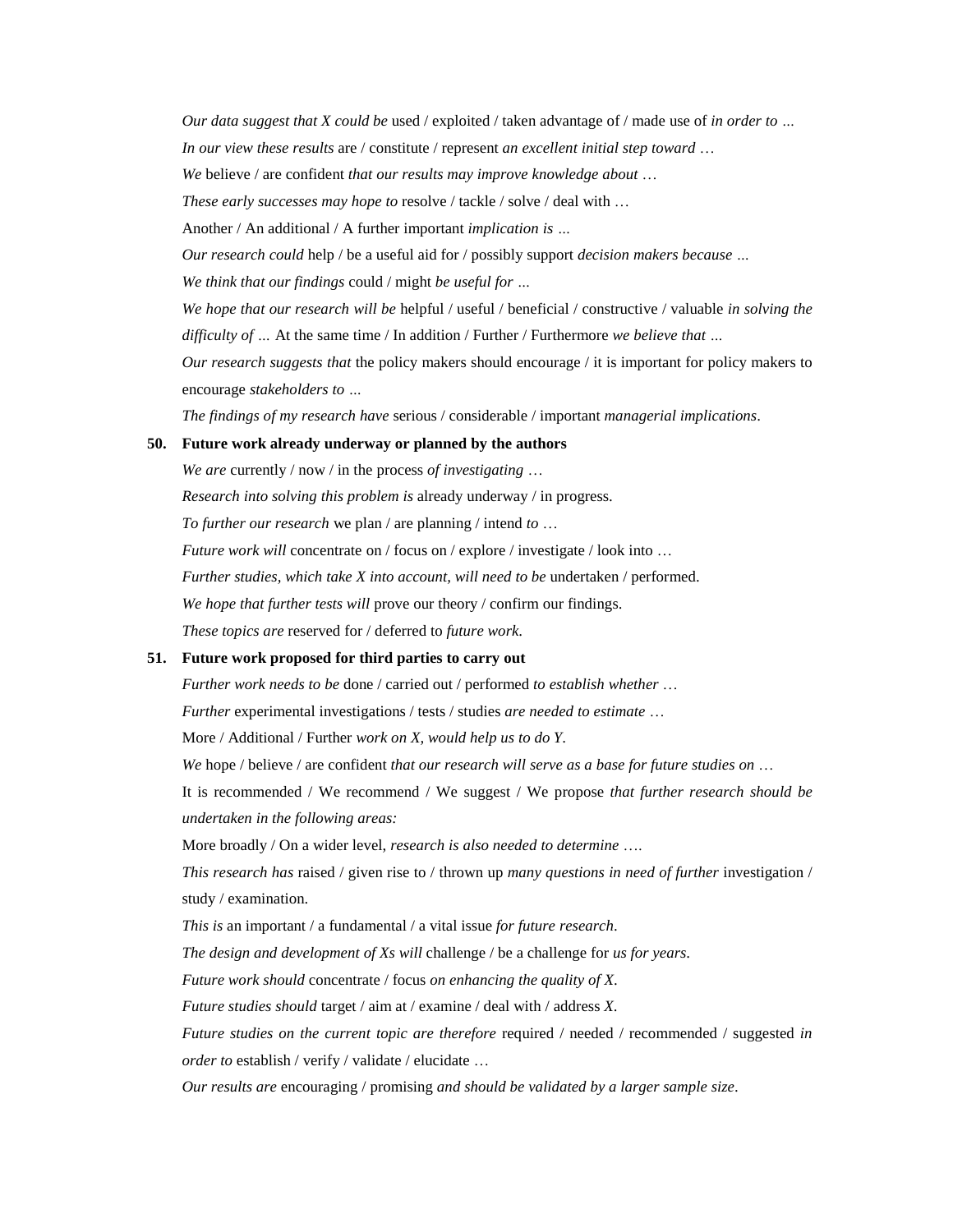*These findings suggest the following* directions / opportunities *for future research:* ….

*An important* issue / matter / question / problem *to resolve for future studies is* …

*The prospect of being able to do X, serves as a continuous* incentive for / stimulus for / impulse for / spur *to future research*.

## **52. Acknowledgements**

*This work was* carried out / performed *within the framework of an EU project and was partly sponsored by …*

*This research* was made possible by / benefited from *a grant from* …

*Support was given by the Institute of X, who funded the work in* all its / its initial *stages*.

*We* thank / would like to thank *the following people for their support, without whose help this work would never have been possible:*

*We gratefully acknowledge the* help provided by Dr. X / constructive comments of the anonymous referees.

*We are* indebted / particularly grateful *to Dr. Alvarez for* …

*We* thank / are grateful to / gratefully acknowledge *Dr. Y for her* help / valuable suggestions and discussions.

Thanks are also due to / The authors wish to thank *Prof. X, who gave us much valuable advice in the early stages of this work.*

*Dr. Y* collaborated with / worked alongside *our staff during this research project*.

*We also thank Prof. Lim for her* ongoing collaboration with our department / technical assistance in all our experimental work.

# **53. Referring to tables and figures, and to their implications**

*Table 1* compares / lists / details / summarizes *the data on X. Table 2* proves / shows / demonstrates / illustrates / highlights *that X is* … *Figure 1* presents / reports / shows / details *the data on X*. *Figure 3* pinpoints / indicates *exactly where X meets Y*. *As* shown / highlighted / illustrated / detailed / can be seen *in Fig. 1, the value of* … *The value of X is greater when*  $Y = 2$  (Fig. 1 / Eq. 2) *The results on X* can be seen / are compared / are presented *in Fig. 1*. *From the* graph / photo / chart / histogram *we can* see / note *that* … *It* can be seen in / is apparent from *Fig. 1 that* … *We* observe / note *from Table 1 that* .. *The graph* above / below / to the left / to the right *shows that … Figure 8 shows a* clear trend / significant difference *in* … *The table is* revealing / interesting *in several ways. First …*

# **54. Making transitions, focusing on a new topic**

If we now turn to / Turning now to / Let us know look *at the second part …*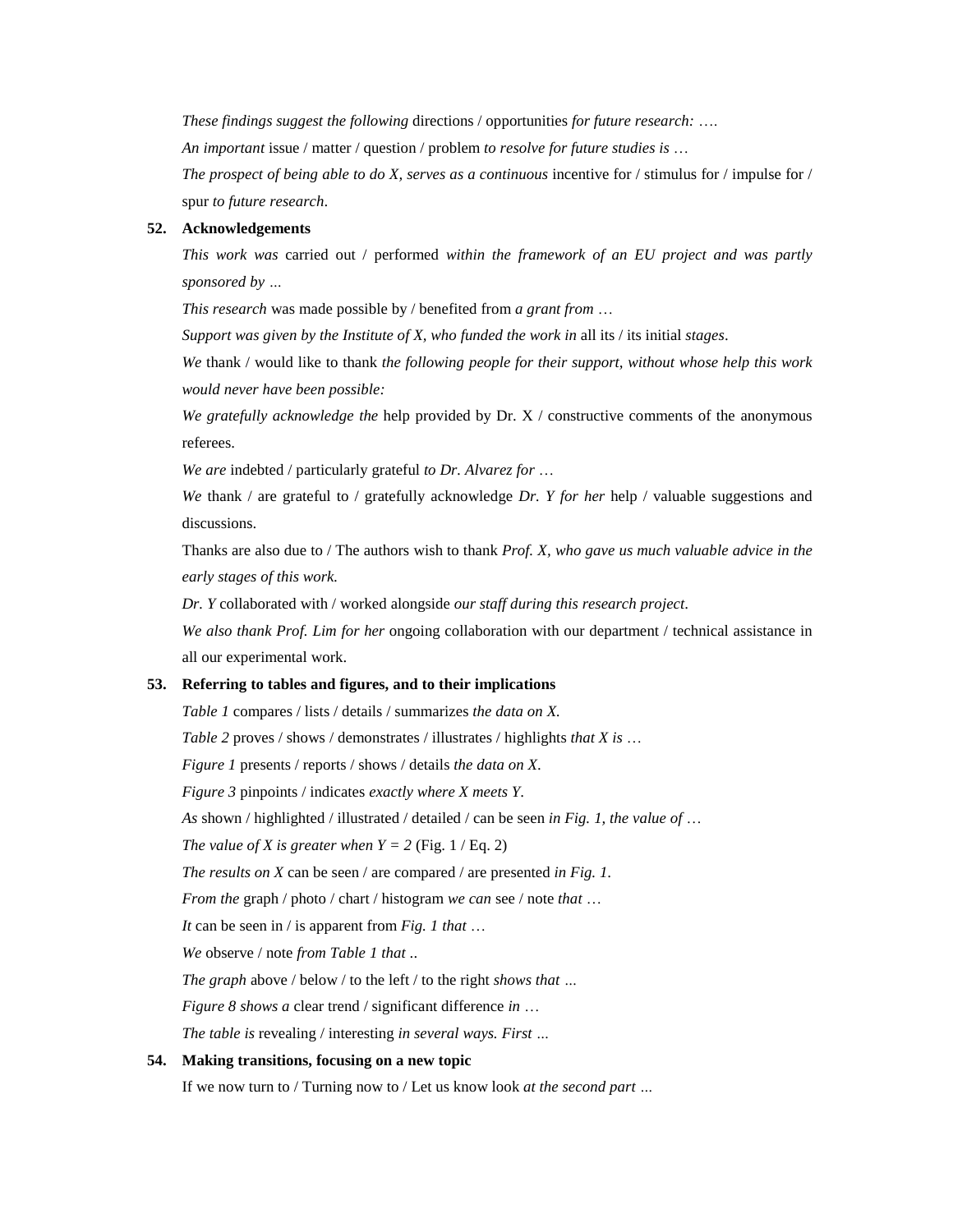As far *as X is / Xs* are concerned …

As regards / Regarding / Regarding the use of / As for *X, it was found that* …

# **55. Referring backwards and forwards in the paper**

*As was* mentioned / stated / noted / discussed / reported *in the Methods, …*

*As reported* above / previously / earlier / before …

*As* mentioned / stated / outlined *in the literature review …*

*The* above- / afore-mentioned *X is …*

*More details on this will be given* below / in the next section / in the appendix.

The following is / Here follows / Below is *a list of …*

*Please refer to* Appendix 2 / Table 6 / the Supplementary Material *for*….

# **56. Referring back to your research aim**

*As stated in the Introduction, our main* aim / objective / target / purpose / goal *was to …*

*As stated in the Introduction, the research* was conducted / undertaken / carried out *in order to …*

Given that / Since *our main aim was, as mentioned in the Introduction, to …*

*Before interpreting our results, we* remind the reader of / would just like to restate *our main aims*.

*Returning to the* hypothesis / question *posed at the beginning of this study, it is now possible to state that …*

# **57. Referring outside the paper**

See the respective handbook [Ref] for a description of X.

For a detailed review on this topic see [Ref].

More details on this topic can be found in [Ref].